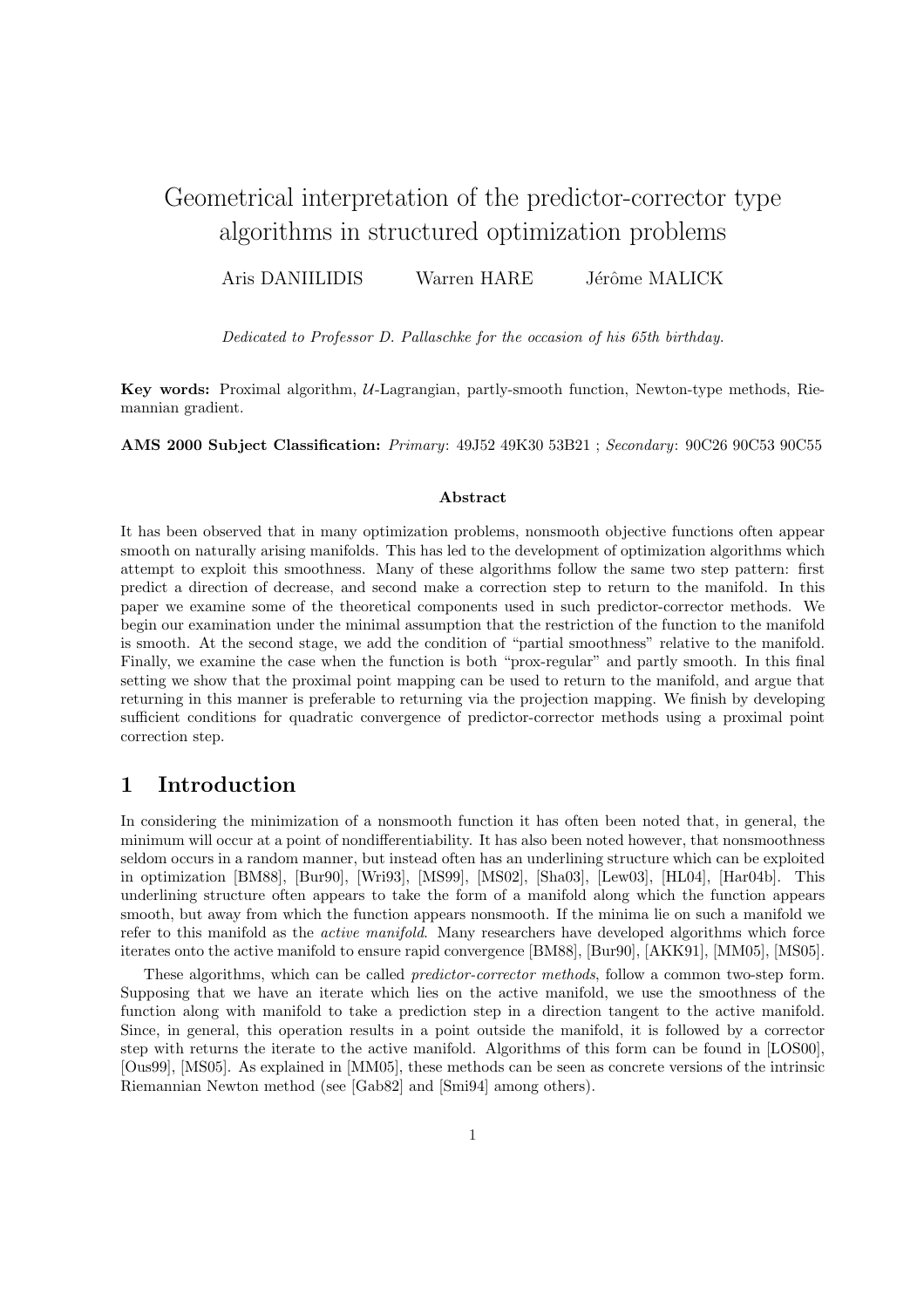For predictor-corrector algorithms to work efficiently, it is essential to understand the tools which the algorithm uses. During the predictor step, these algorithms use the smoothness of the function along the active manifold to predict directions of decrease. This leads to the need for gradient and Hessian like structures for the function restricted to the active manifold. The primary focus of this work is to explore an extrinsic method for defining the so-called Riemann gradient. This extrinsic definition can be found in Section 2, which considers the Riemann gradient under the most basic assumption for its existence: that the function be smooth along a manifold. In this setting the Riemann gradient is shown to be a well defined object, and several formulas for its computation are developed.

In order to provide more structure to the function, in Section 3, we introduce the notion of "partly smooth" function. Originally developed in [Lew03], partly smooth functions are functions which are not just smooth along a manifold, but also satisfy some regularity and sharpness conditions (see Definition 14). These conditions create a stronger relationship between the function and its Riemann gradient. Of particular interest is how this relationship behaves under the assumption that the Riemann gradient lies within the relative interior of the subdifferential. In Subsection 3.3 we show that if this assumption holds at a point, then it must hold locally, and the direction of steepest descent along the manifold is the direction of steepest descent in the entire space.

As a secondary focus for this work, we consider the correction step of predictor-corrector methods. In examining the correction step, it is clear that returning to the manifold can be accomplished in many different ways. Theoretically one could simply project the prediction step onto the manifold [MM05]. This approach however has problems in practice, for either the active manifold or the projection onto it is not known. Recent work by Mifflin and Sagastization has suggested that another manner of returning to the active manifold is by the use of proximal points [MS02]. In [MS02] they show that under certain conditions the proximal point mapping identifies the active manifold for a convex function. This result has been extended to *prox-regular* functions in [MS04].

Prox-regularity, originally studied in [PR96a], is a generalization of convexity which provides the necessary structure for the proximal point mapping to be single valued [PR96b]. In Section 4 we consider the Riemann gradient and the proximal point mapping for prox-regular partly smooth functions. We begin by providing an alternate proof for the theorems of [MS04], which yields a slightly stronger result. Our approach not only shows that proximal points identify active manifolds, but describes the smoothness of the proximal point mapping in this setting. Subsection 4.2 then provides a theoretical comparison of the proximal point method and the projection method for returning to the active manifold. We show that, in general, the proximal point method takes a larger step and causes greater function decrease than the projection method, thus reinforcing the idea that the proximal point method is a more effective manner to return to the active manifold. The study finishes with the statement of the quadratic convergence of the conceptual form of the proximal algorithm of [MS05].

#### 1.1 Notation and preliminaries

We begin with outlining the notation used throughout this work.

(a) Notions from differential and Riemannian geometry A subset M of  $\mathbb{R}^n$  is said to be a pdimensional  $C^k$  submanifold of  $\mathbb{R}^n$  around  $x \in \mathcal{M}$   $(1 \leq k \leq +\infty)$  if there exists local parameterization of M around x, that is, a  $C^k$  function  $\varphi : \mathbb{R}^p \to \mathbb{R}^n$  such that  $\varphi$  realizes a local homeomorphism between a neighborhood of  $0 \in \mathbb{R}^p$  and a neighborhood of  $x \in \mathcal{M}$  and the derivative of  $\varphi$  at  $\varphi^{-1}(x) = 0$  is injective. A p-dimensional  $C^k$  submanifold M of  $\mathbb{R}^n$  can alternatively be defined via a local equation, that is, a  $C^k$ function  $\Phi: \mathbb{R}^n \to \mathbb{R}^{n-p}$  with a surjective derivative at  $\bar{x} \in \mathcal{M}$ , that satisfies for all x close enough to  $\bar{x}$ 

$$
x \in \mathcal{M} \iff \Phi(x) = 0.
$$

To lighten notation, henceforth we shall write " $C<sup>k</sup>$  manifold" instead of "p-dimensional  $C<sup>k</sup>$  submanifold of  $\mathbb{R}^{n}$ . We shall also omit the " $C^{k}$ " whenever the level of smoothness of a manifold or a function is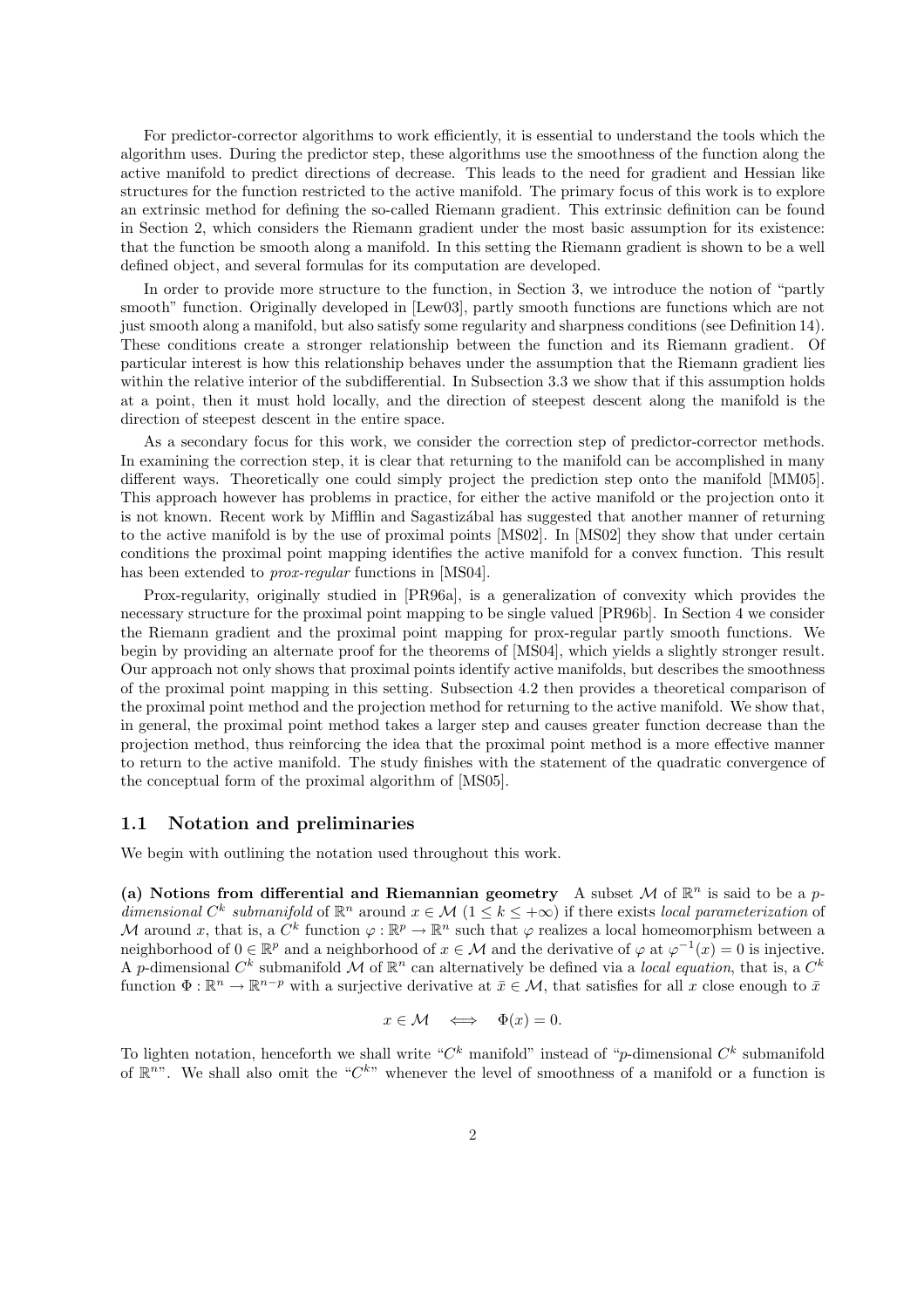irrelevant. In this case, we shall say "smooth" to express that a function is of class  $C^k$  where k will be sufficiently large for our purposes.

Given a point  $x \in M$ , we denote respectively by  $T_M(x)$  and  $N_M(x)$  the tangent space (of dimension p) and the normal space (of dimension  $n - p$ ) of M at x, defined through either a local parameterization  $\varphi$ or a local equation  $\Phi$  as follows:

$$
T_{\mathcal{M}}(x) = \operatorname{Im} D\varphi(0) = \ker D\Phi(x) \quad \text{and} \quad N_{\mathcal{M}}(x) = \ker D\varphi(0)^* = \operatorname{Im} D\Phi(x)^* \tag{1}
$$

(where  $A^*$  denotes the adjoint operator of A). For a  $C^k$  manifold M, the tangent bundle TM is the  $C^{k-1}$  manifold of  $\mathbb{R}^{2n}$  of dimension 2p defined by

$$
T\mathcal{M} = \bigcup_{x \in \mathcal{M}} (x, T_{\mathcal{M}}(x)).
$$

Let us point out two local parameterizations that we will consider in this paper. Given a  $C<sup>k</sup>$  manifold M ( $k \ge 2$ ) and  $x \in M$ , the function defined for  $u \in T_M(x)$  (sufficiently small) by

$$
\varphi_x^{\text{proj}}(u) = \mathcal{P}_{\mathcal{M}}(x+u) = \text{argmin} \left\{ \delta_{\mathcal{M}}(y) + ||x+u-y||^2 \right\}
$$

is the projection parameterization of  $\mathcal M$  at x [MM05, Lemma 4.8], where  $P_{\mathcal M}$  denotes the projection onto M and  $\delta_M$  denotes the indicator function for the manifold M. Similarly, the function defined for small  $u \in T_{\mathcal{M}}(x)$  by

$$
\varphi_x^{\tan}(u) = \operatorname{argmin} \left\{ \delta_{\mathcal{M}}(y) + \delta_{N_{\mathcal{M}}(x)}(x + u - y) \right\}
$$

is the tangential parameterization of  $\mathcal M$  at x (see [Ous99, Theorem 3.4] or [MM05, Corollary 2.3]). Both parameterizations are locally well defined (as single-valued functions). Let us also note that the local inverse of  $\varphi_x^{\text{tan}}$  is the projection onto  $T_{\mathcal{M}}(x)$ , that is,

$$
z = \varphi_x^{\tan}(u) \Longleftrightarrow u = \mathcal{P}_{\mathcal{T}_{\mathcal{M}}(x)}(z - x). \tag{2}
$$

The natural embedding of a submanifold  $\mathcal M$  into  $\mathbb R^n$  permits to define a Riemannian structure and to introduce geodesics on  $\mathcal M$  (see [dC92] for instance). Roughly speaking, a geodesic is locally the shortest path between two points on M. We denote by  $\gamma(x, u, t)$  the value at  $t \in \mathbb{R}$  of the geodesic starting at  $x \in \mathcal{M}$  with velocity  $u \in T_{\mathcal{M}}(x)$  (it is uniquely defined – see [dC92]). For instance, if the manifold is the whole Euclidean space  $\mathcal{M} = \mathbb{R}^n$ , then the geodesics are the straight lines traversed with a constant speed:  $\gamma(x, u, t) = x + tu$  in this case.

(b) Notions from variational analysis We mainly follow the notation of [RW98]. We define the regular (or Fréchet) subdifferential of f at  $\bar{x}$  as

$$
\hat{\partial} f(\bar{x}) = \{ p \in \mathbb{R}^n : \quad f(x) \ge f(\bar{x}) + \langle p, x - \bar{x} \rangle + o(\|x - \bar{x}\|) \},
$$

and the limiting subdifferential as

$$
\partial f(\bar{x}) = \limsup_{x \to \bar{x}, f(x) \to f(\bar{x})} \hat{\partial} f(x),\tag{3}
$$

where lim sup is the set upper limit in the sense of Kuratowski.

If the function f is (Clarke) regular (or subdifferential regular) at  $\bar{x}$ , then the regular subdifferential at  $\bar{x}$  coincides with the limiting subdifferential (and with the Clarke subdifferential, see [RW98]). For instance, the smooth functions, the convex functions and the indicator functions of manifolds are regular functions [RW98, Chapter 6.8].

For any set S we define the *affine span*, aff S, to be the smallest affine space which contains S. The *relative interior* ri S of S, is then the interior of S relative to the space described by its affine span.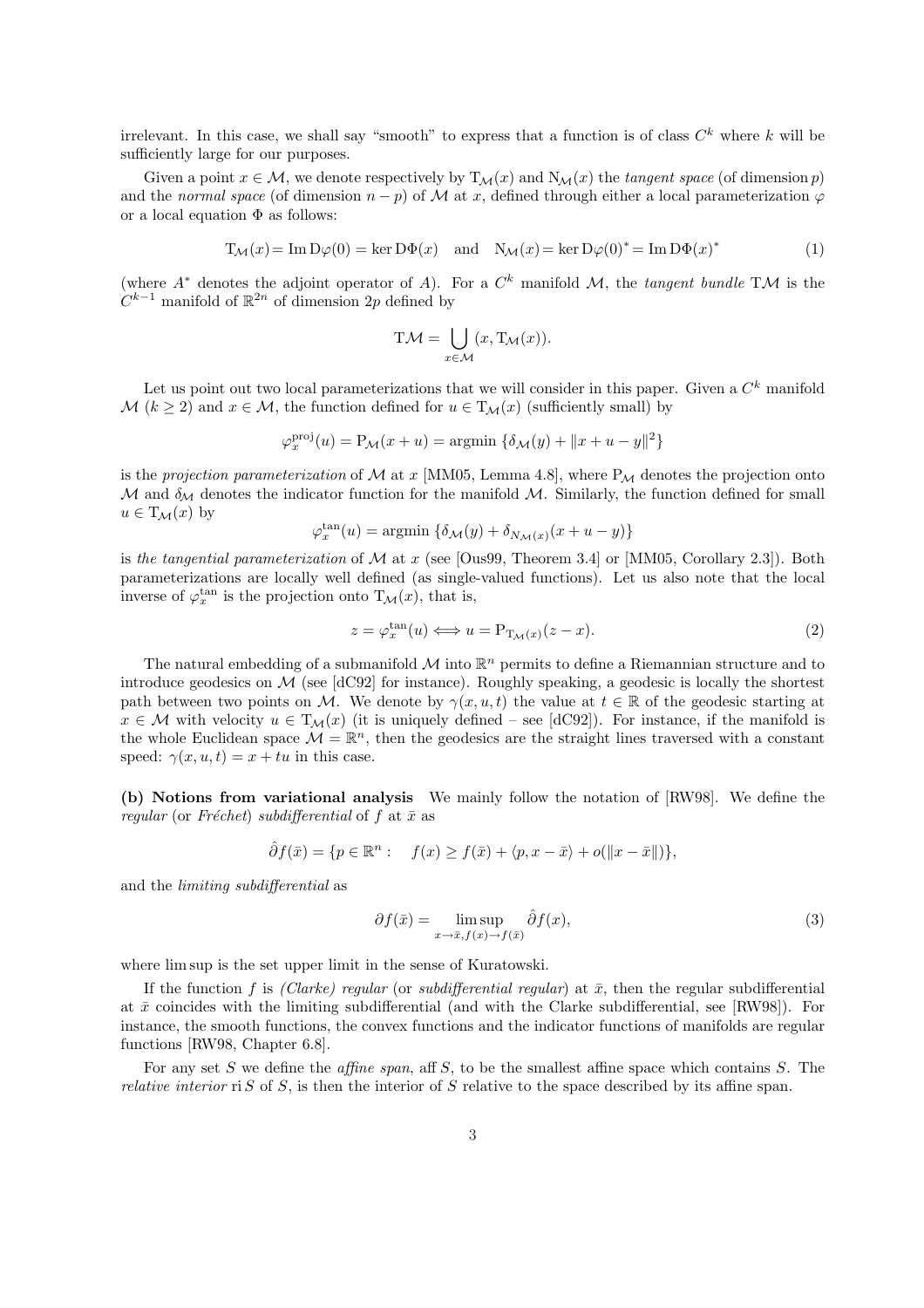A lower semicontinuous function  $f : \mathbb{R}^n \to \mathbb{R}$ , is called prox-bounded if for some point x and some parameter  $\lambda > 0$  the function  $f(y) + \frac{1}{2\lambda} ||x - y||^2$  is bounded below. In this case we define the *proximal* mapping  $x \mapsto P_\lambda(x)$  by ½  $\mathbf{A}$ 

$$
P_{\lambda}(x) = \underset{y \in \mathbb{R}^n}{\operatorname{argmin}} \left\{ f(y) + \frac{1}{2\lambda} \|x - y\|^2 \right\}.
$$
 (4)

The points of the set  $P_\lambda(x)$  are called proximal points of f at x, and the parameter  $\lambda$  the prox-parameter. It is known (see [RW98], for example) that for any convex function (with any  $\lambda > 0$ ), or for any "proxregular" function (with  $\lambda$  sufficiently small, cf. Definition 26), one has  $P_{\lambda}(x) = x$  if and only if x is a critical point of  $f$ . Henceforth when dealing with prox-bounded functions we shall always assume that the prox-parameter is sufficiently small for the proximal mapping to be well defined.

## 2 Riemannian gradient

Throughout this paper we will repeatedly make the assumption that a function f has a smooth restriction on a submanifold M near a point  $\bar{x} \in M$  (or, simply worded, that f is smooth along M near  $\bar{x}$ ). This smoothness can be defined intrinsically by expressing  $M$  using its local parameterizations ([dC92]). Taking advantage of the natural embedding of  $M$  into  $\mathbb{R}^n$ , it can also be characterized by the existence of a smooth representation  $\tilde{f}: \mathbb{R}^n \to \mathbb{R}$ , that is a smooth function  $\tilde{f}$  such that  $\tilde{f}(x) = f(x)$  for all points on M. From the outlook of this work, we find it advantageous to use the extrinsic approach.

#### 2.1 Examples

To provide some insight into the abundance and interest of functions smooth along a manifold, we begin by providing some simple examples of nonsmooth functions which have smooth restrictions on a given manifold.

**Example 1 (Finite Max Functions).** Suppose the function  $f$  is defined as the maximum of a finite number of  $C^k$  functions:

$$
f(x) = \max_{i=1,2,...,N} f_i(x)
$$
,  $f_i \in C^k$  for  $i = 1,2,...,N$ .

For each point  $\bar{x}$  we define its *active set* by  $A(\bar{x}) = \{i : f(\bar{x}) = f_i(\bar{x})\}\.$  Then assuming that the *active* gradients  $\{\nabla f_i(\bar{x}) : i \in A(\bar{x})\}$  are linearly independent, it follows that f is  $C^k$  along the manifold

$$
\mathcal{M} = \{x : A(x) = A(\bar{x})\},\
$$

that is, the restriction of f to M is  $C^k$ . Moreover, for any  $i \in A(\bar{x})$ , the function  $f_i$  is a  $C^k$  representation of f on M.

Example 1 shows us that functions which have smooth representations exist in abundance. Many researchers have examined methods of extending the idea of finite max functions to an even broader class of functions. For example,  $[Roc82]$  consider the class of "lower- $C^{2}$ " functions, in which an infinite index set is permitted provided a certain constraint qualification condition is preserved. In [MS00a], [MS00b], the idea of a "primal-dual gradient" structure (pdg structures) is developed. Originally these structures were a method of defining functions along a manifold via finite max functions in a manner which ensures the possibility to reconstruct subgradient information. However, the definition has expanded over research to include the ability to define the functions along a manifold in other manners.

Our second example explains some of the interest in functions with smooth representations. Indeed, it shows that the highly studied maximum eigenvalue function has a smooth representation. Moreover, compositions of the maximum eigenvalue function with a smooth function, also have a smooth representation provided a constraint qualification is satisfied. The example is well-known, and details can be found in [Arn71], [Ous99] amongst others.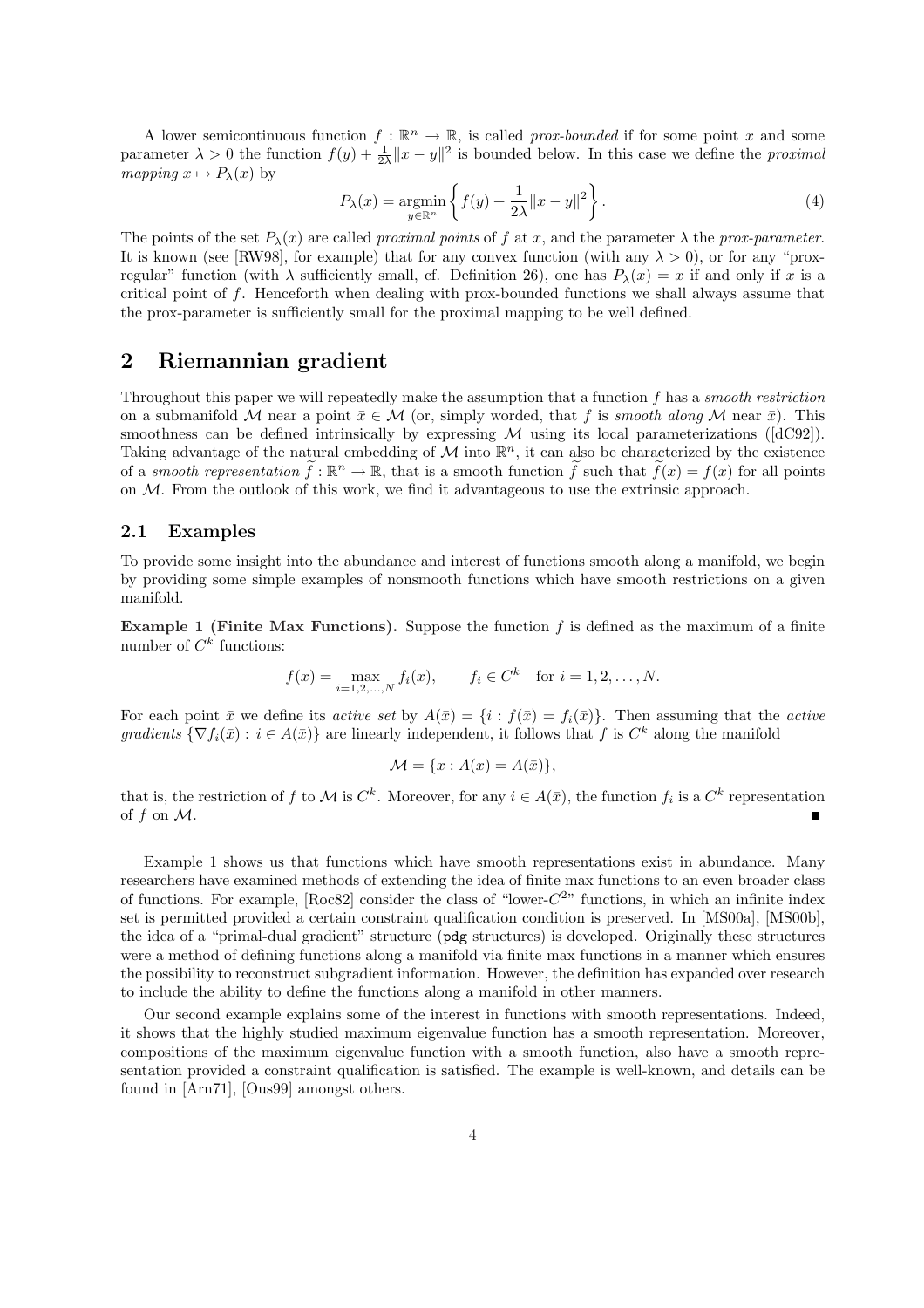**Example 2** ( $\lambda_{\text{max}} \circ \mathcal{F}$ ). Let  $S_m$  the space of symmetric  $m \times m$  matrices, and r a positive integer. We denote the eigenvalues of a symmetric matrix  $X \in S_m$  by  $\lambda_1(X) \geq \lambda_2(X) \geq \ldots \geq \lambda_m(X)$ . Then the set of symmetric matrices whose maximum eigenvalue has multiplicity r,

$$
\mathcal{M}_r = \{ X \in S_m, \ \lambda_1(X) = \cdots = \lambda_r(X) > \lambda_{r+1}(X) \},
$$

is a  $C^{\infty}$  submanifold of  $S_m$ . Moreover, for any matrix  $\bar{X} \in \mathcal{M}_r$  the maximum eigenvalue function  $\lambda_{\max}$ has a  $C^{\infty}$  representation on  $\mathcal{M}_r$  near  $\bar{X}$  which is

$$
\widetilde{\lambda}(X) = \frac{1}{r}(\lambda_1(X) + \cdots + \lambda_r(X)).
$$

Furthermore, consider the composition  $f = \lambda_{\max} \circ \mathcal{F}$ , where the function  $\mathcal{F} : \mathbb{R}^n \to S_m$  is  $C^k$ . At any point  $\bar{x}$  where the *transversality condition* 

$$
N_{\mathcal{M}_T}(\mathcal{F}(x)) \bigcap \ker D\mathcal{F}(x)^* = \{0\}
$$
 (5)

holds, the set  $\mathcal{N}_r = \mathcal{F}^{-1}(\mathcal{M}_r)$  is a submanifold of  $\mathbb{R}^n$  around  $\bar{x}$ , and  $\tilde{f} = \tilde{\lambda} \circ \mathcal{F}$  is a  $C^k$  representation of  $\lambda_{\max} \circ \mathcal{F}$  on  $\mathcal{N}_r$  near x.

In our final example we explore the idea of " $VU$ -decompositions" and "fast tracks" [LOS00], [MS99], [MS00b], [MS02], (amongst others). The example demonstrates a method of determining potential manifolds along which a convex function might have a smooth representation. Although somewhat theoretical in appearance, the ideas have lead to a new " $VU$ -proximal point algorithm" which has shown some success in practice. This algorithm is discussed in more detail in Section 4.1 of this work.

Example 3 (VU-theory and fast tracks). Consider a convex function f and a point  $\bar{x}$ . In examining the subdifferential  $\partial f(\bar{x})$ , one might notice that the "nonsmoothness" of f at  $\bar{x}$  is essentially contained in directions parallel to the subdifferential. This led to the idea of  $VU-decomposition$  at  $\bar{x}$ , in which the space  $\mathbb{R}^n$  is decomposed into two orthogonal subspaces

$$
\mathcal{V}(\bar{x}) = \text{par}\,\partial f(\bar{x}) \qquad \text{and} \qquad \mathcal{U}(\bar{x}) = \mathcal{V}(\bar{x})^{\perp},
$$

where par  $\partial f(\bar{x})$  denotes the linear space parallel to the affine space generated by the subdifferential  $\partial f(\bar{x})$ . These spaces represent the directions from  $\bar{x}$  for which f behaves nonsmoothly  $(\mathcal{V})$  and smoothly  $(\mathcal{U})$  (see [LOS00]). The goal is then to find a smooth function which describes f in the directions of  $\mathcal{U}$ .

Following the notation of [MS00b], [MS05], we consider  $\overline{V}$  and  $\overline{U}$  to be basis of  $V(\overline{x})$  and  $U(\overline{x})$ . Suppose dim  $\mathcal{V}(\bar{x}) = n - p$ , thus dim  $\mathcal{U}(\bar{x}) = p$ . For any  $q \in \text{ri } \partial f(\bar{x})$  the *U-Lagrangian* is defined by

$$
L_{\mathcal{U}}(\,\cdot\,,g): \left\{ \begin{array}{c} \mathbb{R}^p \longrightarrow \mathbb{R} \\ u \longmapsto \min_{v \in \mathbb{R}^{n-p}} \{ f(\bar{x} + \bar{U}u + \bar{V}v) - g^{\top}\bar{V}v \} \end{array} \right. \tag{6}
$$

We denote by  $W(u, g)$  the points where the minimum is attained. If for all  $g \in \text{ri } \partial f(\bar{x})$  there exists a  $C^2$ selection  $v : \mathbb{R}^p \to \mathbb{R}^{n-p}$  such that  $v(u) \in W(u,g)$  and if the U-Lagrangian  $L_u(u,g)$  is  $C^2$  with respect to u, then  $\overline{\mathcal{M}} = {\overline{x} + (\overline{U}u + \overline{V}v(u)) : u \in \mathbb{R}^p}$  is a manifold and f is  $C^2$  on  $\overline{\mathcal{M}}$  [MS00b]. Such a function  $(u \mapsto v(u))$  is called a *fast track* of f and studied extensively in [MS00b] and [MS02].

Note that ri  $\partial f(\bar{x})$  is nonempty whenever  $\partial f(\bar{x}) \neq \emptyset$ . Moreover, if f is nonsmooth, then ri  $\partial f(\bar{x})$  cannot be a singleton (in fact ri  $\partial f(\bar{x})$  is a singleton if, and only if, ri  $\partial f(\bar{x}) = \{g\} = \partial f(\bar{x})$ , which implies  $V(\bar{x}) = 0$  and  $p = n$ , containing thus an infinity of points.

It is worth noting here that the research on pdg structures (mentioned earlier) sprang largely from the search for concrete examples of functions which contain fast tracks.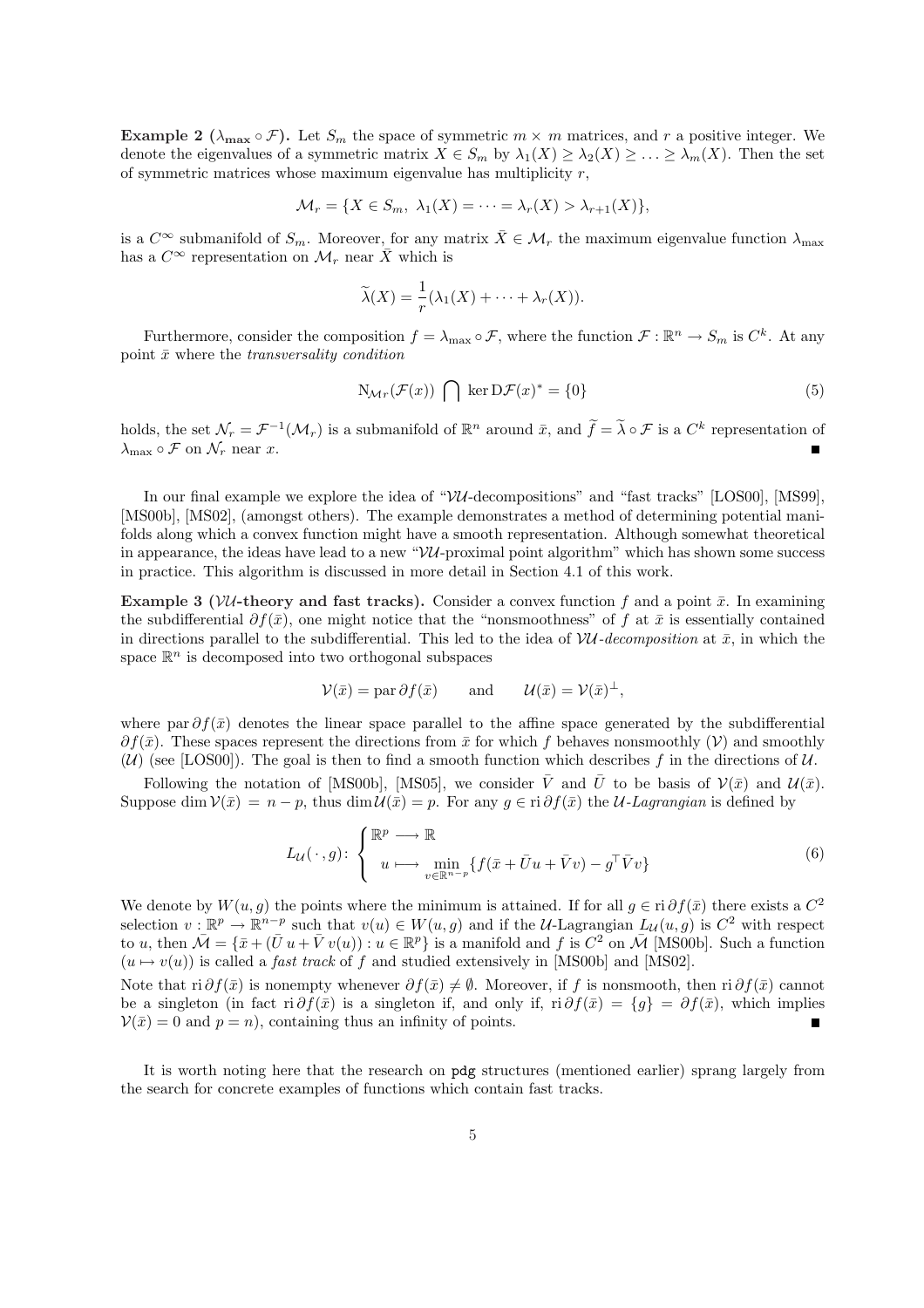#### 2.2 The Riemannian gradient of f

Given a function f which has a smooth representation on the manifold  $\mathcal M$  (near the point  $\bar x$ ), it is natural to ask how the gradient of the representation  $\tilde{f}$  relates to the original function f. To do so, we require the following proposition from [Lew03, Proposition 2.2].

Proposition 4 (Normal space and subdifferential). Let M be a submanifold of  $\mathbb{R}^n$  and  $f : \mathbb{R}^n \to \mathbb{R}$ be a function with a smooth restriction on  $M$ , and x be a point of  $M$ . Then

$$
N_{\mathcal{M}}(x) \supset \hat{\partial}f(x) - \nabla \tilde{f}(x). \tag{7}
$$

It is easily seen that (7) yields in particular

$$
N_{\mathcal{M}}(x) \supset \text{par}\,\hat{\partial}f(x). \tag{8}
$$

п

Let us now provide two examples related to Proposition 4. The first example shows that the inclusions in Equation (7) can be strict, while the second shows that the regular subdifferential  $\partial f(x)$  cannot be replaced by the limiting subdifferential  $\partial f(x)$ . In Section 3, we will introduce partial smoothness, which provides enough structure to avoid these complications.

**Example 5 (Strict inclusion).** Let f be a smooth function on  $\mathbb{R}^n$  (thus  $f = \tilde{f}$ ) and M be a strict vector subspace of  $\mathbb{R}^n$ . The subspace parallel to  $\hat{\partial}f(x) = \{\nabla f(x)\}\$ is the singleton  $\{0\}$ , while  $N_{\mathcal{M}}(x)$  is the nontrivial subspace normal to  $M$ . Thus the inclusion in  $(7)$  can be strict.

**Example 6 (Necessity of regular subdifferential).** Consider the function  $f : \mathbb{R}^2 \to \mathbb{R}$  defined by

$$
f(x,y) = \begin{cases} \n-\vert y \vert, & \text{if } y \le 0 \\ \n\min\left\{ (4/\pi) \arctan(y/x), \sqrt{x^2 + y^2} \right\}, & \text{if } x \ge y > 0 \\ \n\min\left\{ \sqrt{\left( \max\{x, 0\} \right)^2 + y^2}, \sqrt{2} \right\}, & \text{if } y \ge \max\{x, 0\} \n\end{cases}
$$

Notice f is continuous and that it is constant (equal to 0) along the manifold  $\mathcal{M} = \mathbb{R} \times \{0\}$ . However, for the limiting subdifferential  $\partial f(0,0)$  (cf. (3)) we have

$$
\operatorname{par}\partial f(0,0)\not\subset\{0\}\times\mathbb{R}=\mathrm{N}_{\mathcal{M}}(0,0).
$$

To see this, observe first that, for any  $k > 0$  the function f is differentiable at  $(0, -1/k)$ , with derivative  $\nabla f(0, -1/k) = (0, -1)$ . Thus  $(0, -1) \in \partial f(0, 0)$ . Consider now the sequence  $(x_k, y_k) = \frac{1}{2k} (\cos \frac{1}{k}, \sin \frac{1}{k}),$ for  $k \in \mathbb{N}$ . The function f is also differentiable at  $(x_k, y_k)$ , and as  $k \to +\infty$  we get  $(x_k, y_k) \to (0, 0)$  and

$$
\nabla f(x_k, y_k) = \left(\frac{x_k}{\sqrt{x_k^2 + y_k^2}}, \frac{y_k}{\sqrt{x_k^2 + y_k^2}}\right) = \left(\cos\frac{1}{k}, \sin\frac{1}{k}\right) \longrightarrow (1, 0).
$$

Thus  $\{(0, -1), (1, 0)\}\in \partial f(0, 0)$  and therefore par  $\partial f(0, 0) \not\subset \{0\} \times \mathbb{R}$ .

For a function f which is smooth along a manifold  $M$ , there is no reason to expect the representation function f to be unique. In the next proposition we see that for any vector  $g \in \partial f(x) + N_{\mathcal{M}}(x)$  a smooth representation  $\tilde{f}$  of f can be found satisfying  $\nabla \tilde{f}(x) = q$ . Thus if either  $\hat{\partial} f$  or N<sub>M</sub> is nontrivial, there are an infinite number of distinct representation functions.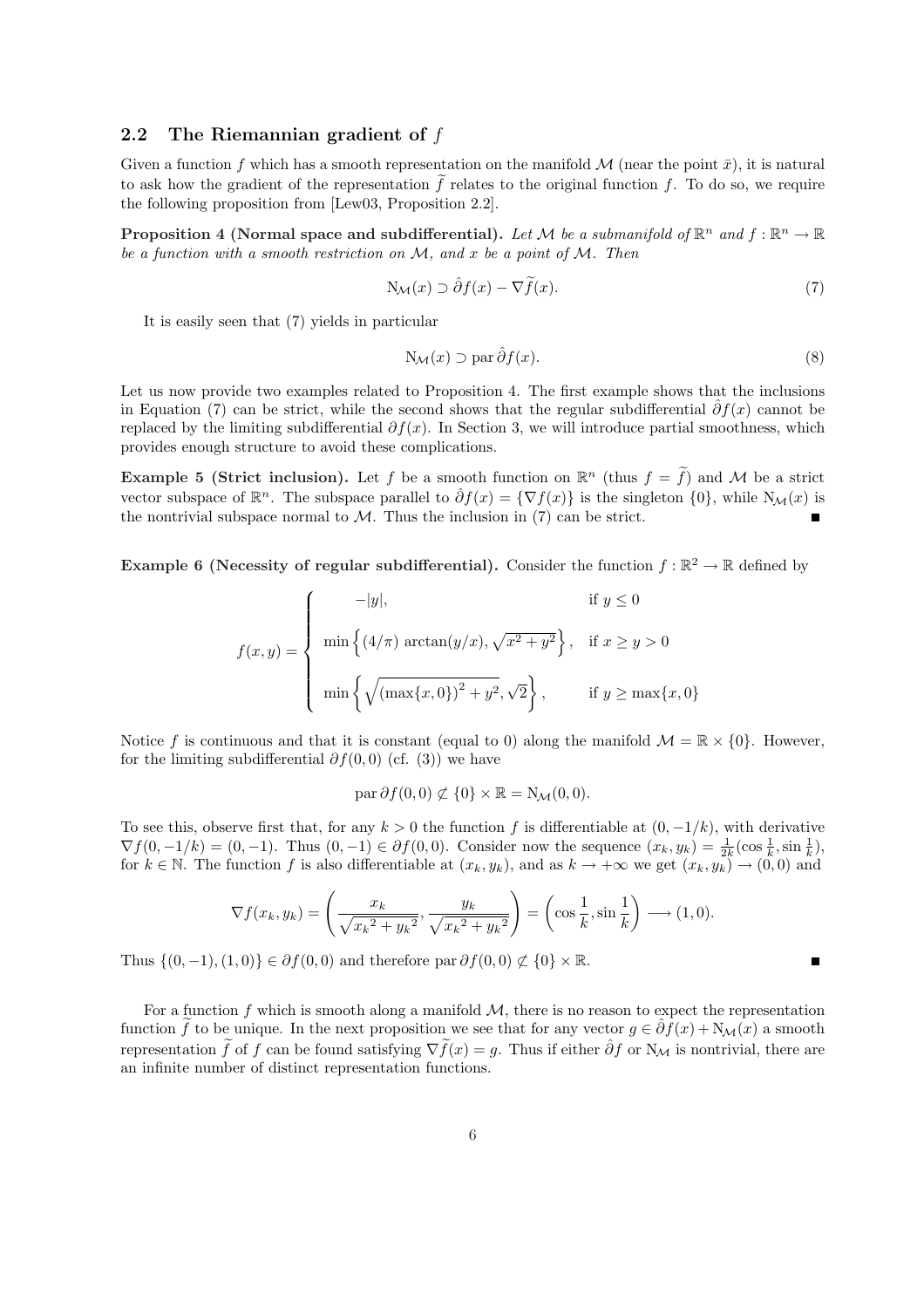**Proposition 7** (Abundance of  $\nabla \tilde{f}(x)$ ). Let M be a smooth manifold,  $\bar{x} \in \mathcal{M}$  and  $p \in N_{\mathcal{M}}(\bar{x})$ . Then there exists a smooth representation h of the null function on M near  $\bar{x}$  satisfying  $\nabla h(\bar{x}) = p$ . Thus, if  $f : \mathbb{R}^n \to \mathbb{R}$  is a function having a smooth representation on M near  $\bar{x} \in \mathcal{M}$ , then for every  $g \in \partial f(\bar{x}) + N_{\mathcal{M}}(\bar{x})$ , there exists a smooth representative f of f on M near  $\bar{x}$  with  $\nabla f(\bar{x}) = g$ .

*Proof.* Let  $\Phi : \mathbb{R}^n \to \mathbb{R}^{n-p}$  be a local equation of the manifold M (of dimension p) around the point  $\bar{x}$ . Since  $D\Phi(\bar{x})$  is surjective, the gradients of the components  $\varphi_i$  of  $\Phi$ ,  $\{\nabla\varphi_i(\bar{x})\}_i$ , form a basis of x. Since  $D\Psi(x)$  is surjective, the gradients of the components  $\varphi_i$  or  $\Psi$ ,  $\{\nabla \varphi_i(x)\}_i$ , form a basis of  $N_\mathcal{M}(\bar{x})$ . Thus for every  $p \in N_\mathcal{M}(\bar{x})$ , there exist  $\{a_i\}_i \subset \mathbb{R}$  such that  $p = \sum_{i=1}^{n-p} a_i \nabla$  $h = \sum_{i=1}^{n-p} a_i \varphi_i$  is a smooth representation of the null function on M having the prescribed derivative.

To see the second part of the proof, consider any smooth representation  $\tilde{f}$  of f on M near  $\bar{x}$ . For a given  $g \in \hat{\partial} f(\bar{x}) + N_{\mathcal{M}}(\bar{x}),$  we have  $p = g - \nabla \tilde{f}(\bar{x}) \in N_{\mathcal{M}}(\bar{x}),$  by Proposition 4. Applying the first part, we obtain a smooth representation h of the null function on M with  $\nabla h(\bar{x}) = p$ . Thus  $\tilde{f} + h$  is a smooth representation of  $f$  on  $\mathcal M$  with the desired derivative.

Even if the gradient of the representation function  $\tilde{f}$  can take any value, it is still somewhat controlled by the fact that  $f$  agrees with the original function on the manifold. This means that in directions tangent to the manifold  $\nabla f$  must behave like a subgradient of f. Indeed Proposition 4 yields that, given any subgradient  $q \in \hat{\partial} f(\bar{x})$ , we have

$$
\langle \nabla \widetilde{f}(\bar{x}), u \rangle = \langle g, u \rangle, \quad \text{for all } u \in \mathrm{T}_\mathcal{M}(x).
$$

This leads to the key definition of this work.

Definition 8 (Riemannian gradient). Suppose f is smooth along the manifold M at the point  $x \in M$ . Let  $\tilde{f}$  be any smooth representation of f on M near x. Then the Riemannian gradient of f at x relative to M is defined by

$$
\nabla_{\mathcal{M}} f(x) = \mathcal{P}_{\mathcal{I}_{\mathcal{M}}(x)}(\nabla \widetilde{f}(x)).
$$

**Proposition 9.** The Riemannian gradient of f at x does not depend on the smooth representation  $\tilde{f}$  of  $f$  at  $x$ .

*Proof.* Let f be smooth along M at the point  $\bar{x} \in M$ . Let  $\tilde{f}_1$  and  $\tilde{f}_2$  be two smooth representations of f. Then  $f_1 + \delta_{\mathcal{M}} = f_2 + \delta_{\mathcal{M}}$ , where  $\delta_{\mathcal{M}}$  is the indicator function of M. By [RW98, Corollary 1.9] we have for  $i = 1, 2$ 

$$
\partial(\widetilde{f}_i + \delta_{\mathcal{M}})(x) = \nabla \widetilde{f}_i(x) + \mathcal{N}_{\mathcal{M}}(x).
$$

It follows

$$
\nabla \widetilde{f}_1(x) - \nabla \widetilde{f}_2(x) \in N_{\mathcal{M}}(x),
$$

that is,  $P_{T_M(x)}(\nabla \tilde{f}_1(x) - \nabla \tilde{f}_2(x)) = 0.$ 

**Remark 10.** (i) intrinsic definition. Similar to the smoothness of f, the gradient of f along the manifold  $M$  can either be defined intrinsicly, via a local parameterization of  $M$ , or extrinsicly, via a local smooth representative f. Despite the nonuniqueness of the representative function  $f$ , this latter definition will be more helpful for our purposes.

(ii) gradients in differential geometry. In differential geometry there is a conceptual difference between tangent vectors and gradients of functions. Tangent vectors are (classes of equivalences of) derivatives of curves passing through x (identify to  $T_{\mathcal{M}}(x)$ ), while gradients of functions are one-forms and belong to the co-tangent (or dual) space  $T_M(x)^*$ . Using the natural identification between  $T_M(\bar{x})$  and  $T_M(\bar{x})^*$  allowed by the Riemannian structure, we indistinguishly mix up gradients and tangent vectors.

(iii) projected gradient. The Riemann gradient bares a strong relationship to the object commonly referred to as the "projected gradient" (see [CM87] for example). The major difference is that the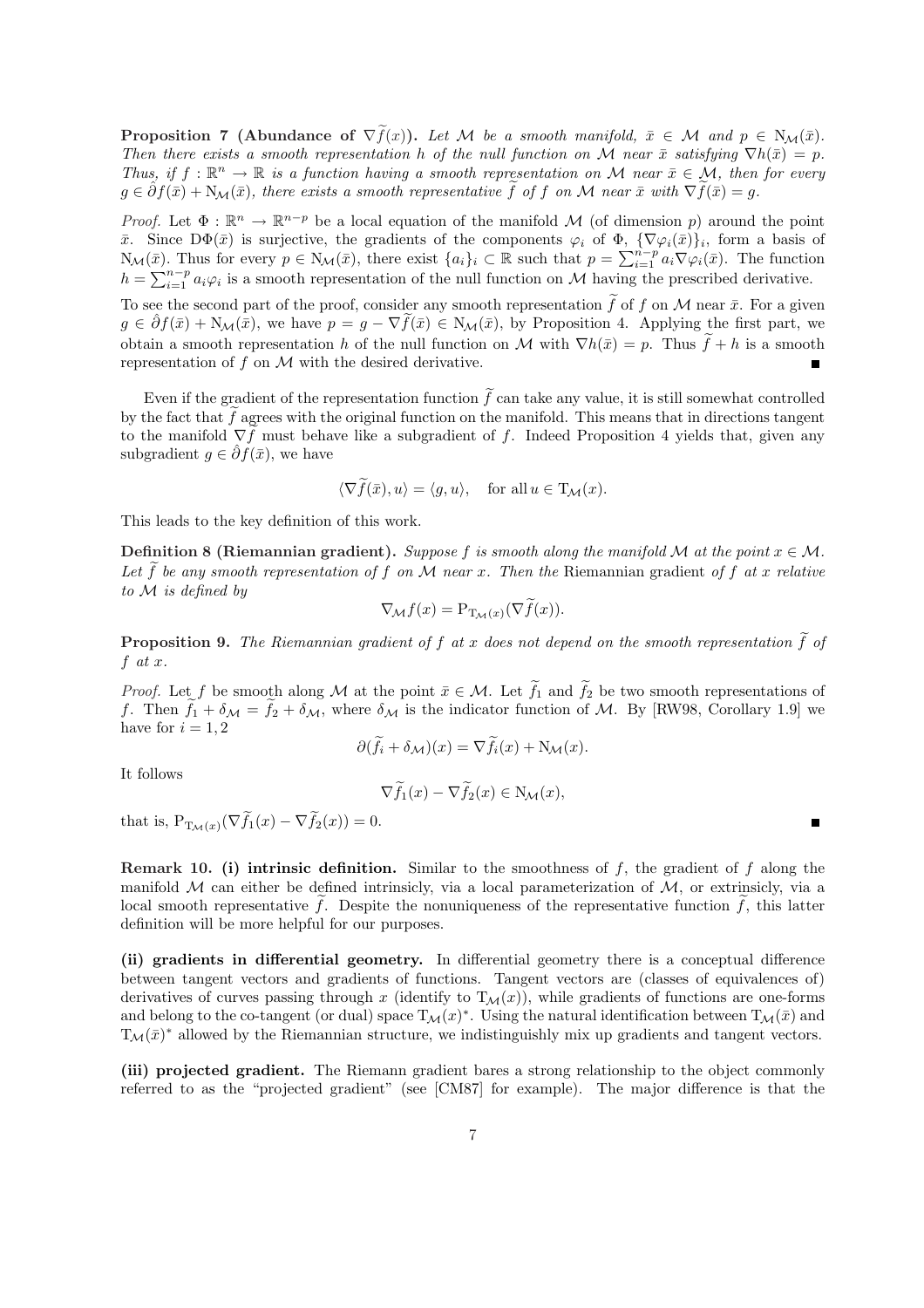projected gradient is constructed when examining a smooth function over a constraint set, while the Riemann gradient considers a function f with smooth restriction on some manifold  $M$  and a smooth representation  $f$  of  $f$  in the ambient space. By viewing the manifold as a constraint set, and by replacing the objective function  $f$  by  $f$ , the Riemannian gradient could be viewed as the projected gradient of the representation function  $f$ .  $\blacksquare$ 

Let us give a simple argument showing the smoothness of  $\nabla_{\mathcal{M}} f$  in relation to the smoothness of f and M.

**Lemma 11 (Smoothness of**  $\nabla_{\mathcal{M}} f$ ). If the function f is  $C^k$  along the  $C^k$ -manifold  $\mathcal{M}$  ( $k \geq 1$ ), then the function  $x \mapsto \nabla_{\mathcal{M}} f(x)$  is of class  $C^{k-1}$  on M.

*Proof.* Since  $\nabla \tilde{f}(\cdot)$  is of class  $C^{k-1}$ , we just have to justify that  $x \mapsto P_{T_{\mathcal{M}}(x)}$  is of class  $C^{k-1}$ . Let  $\bar{x} \in \mathcal{M}$ , and  $\varphi$  a  $C^k$  local parameterization of M around  $\bar{x}$ . For x close to  $\bar{x}$ , the columns of a matrix representing  $D\varphi(\varphi^{-1}(x))$  form a basis of  $T_M(x)$  which has a  $C^{k-1}$  dependence on x. Using these basis to express  $P_{T_M(x)}$ , we get its desired smoothness, and the one of  $\nabla_M f(\cdot)$  follows.

Although we used an explicit representation to define the Riemannian gradient, the Riemannian gradient is unique and intrinsically defined (Proposition 9). Let us also show that  $\tilde{f}$  can be omitted when defining  $\nabla_{\mathcal{M}} f$  in case that  $\hat{\partial} f(x) \neq \emptyset$ .

Proposition 12 (Riemannian gradient and subdifferential). Suppose the function f is smooth along the manifold M near  $x \in \mathcal{M}$ . If the regular subdifferential  $\hat{\partial} f(x)$  is non-empty, then

$$
\nabla_{\mathcal{M}} f(x) = \mathcal{P}_{\mathcal{T}_{\mathcal{M}}(x)}(\hat{\partial} f(x)).
$$

*Proof.* Let  $\tilde{f}$  be a representation of f so that

$$
\nabla_{\mathcal{M}} f(\bar{x}) = \mathcal{P}_{\mathcal{I}_{\mathcal{M}}(x)}(\nabla \tilde{f}(\bar{x})).
$$

Inclusion (7) implies

$$
\mathbf{P}_{\mathrm{T}_{\mathcal{M}}(x)}(\hat{\partial}f(x)) \subset \mathbf{P}_{\mathrm{T}_{\mathcal{M}}(x)}(\nabla \widetilde{f}(x)) = \{\nabla_{\mathcal{M}}f(x)\}.
$$

Thus P<sub>TM</sub>(x)(∂f(x)) can be either empty or singleton. Since  $\hat{\partial}f(x) \neq \emptyset$  and the projection exists, the proof is complete.

#### 2.3 Algorithms using the smoothness along  $\mathcal M$

The smoothness of f along a manifold can be exploited to design optimization methods to solve

$$
\begin{cases} \min_{x \in \mathcal{M}} f(x) \end{cases}
$$

These methods follow a two-step process which resembles to a predictor-corrector process: the next iterate is computed by

- 1. (Predictor) a step in the tangent space,
- 2. (Corrector) a step to regain the manifold  $M$ .

A very important method following this pattern is the Riemannian Newton method (see [Gab82], [Smi94], [AES99], [DMP03] among others). To compute the predictor step, this method uses the Riemannian gradient and also the so-called Riemannian Hessian that can be defined via geodesics as follows. For  $(x, u) \in TM$ , the value of the Riemannian Hessian at x along  $(u, u)$  is set as

$$
\nabla^2_{\mathcal{M}} f(x)(u, u) = \frac{\mathrm{d}^2}{\mathrm{d}t^2} f(\gamma(x, u, t)) \Big|_{t=0}.
$$

One iteration of the Riemannian Newton method is then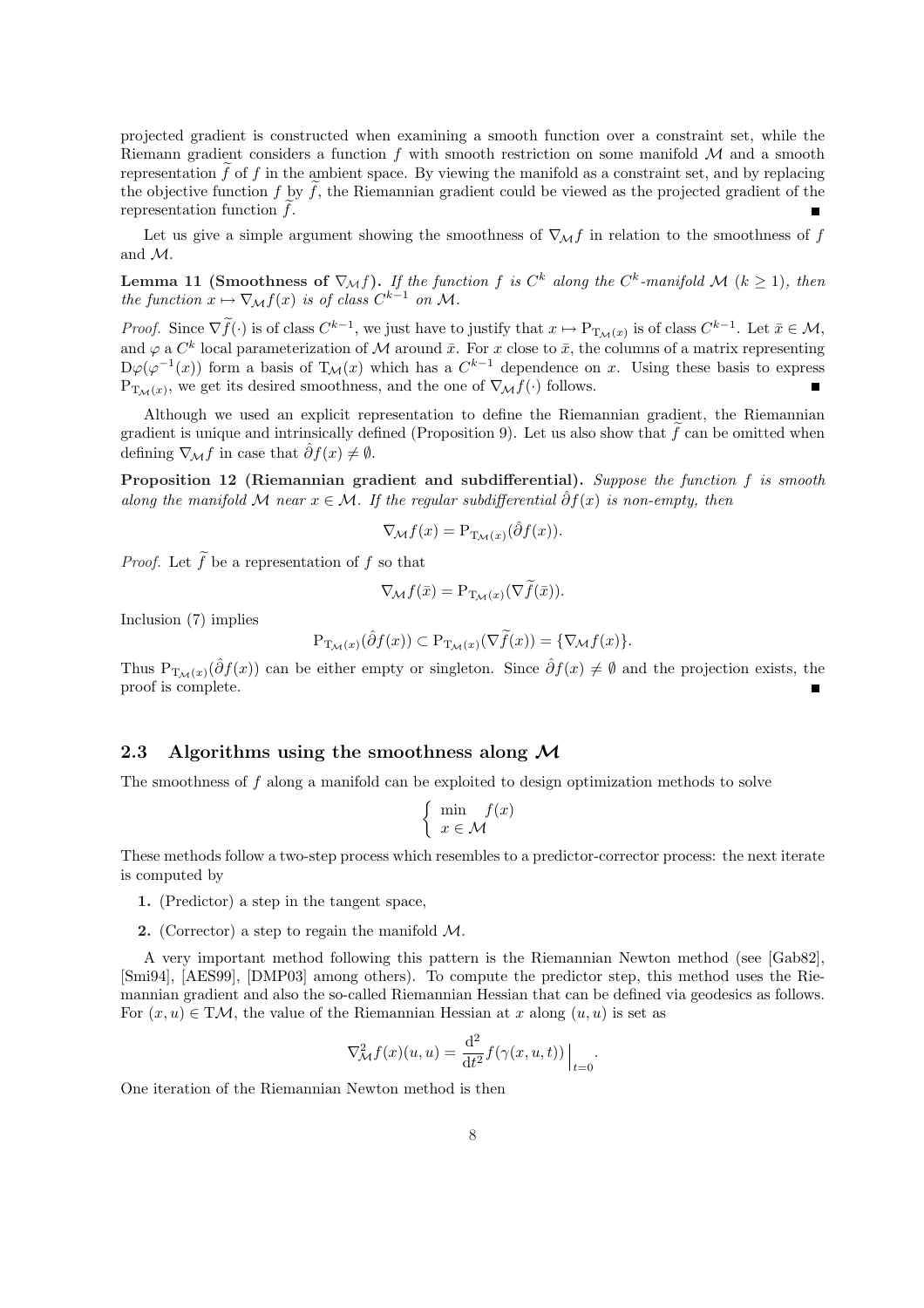- 1. compute the direction  $u = -[\nabla^2_{\mathcal{M}} f(x)]^{-1} \nabla_{\mathcal{M}} f(x)$  in the tangent space,
- 2. compute the step  $x_+ = \gamma(x, u, 1)$  on M.

If  $\mathcal{M} = \mathbb{R}^n$ , this appears to be exactly the classical Newton method: the next iterate is  $x_+$  $\gamma(x, u, 1) = x + u$  with Newton direction  $u = -[\nabla f(x)]^{-1} \nabla f(x)$  and step  $t = 1$ . The Riemannian Newton method is shown to be quadratically convergent under classical assumptions (see references above). In [MM05], this method is generalized in using the local parameterizations  $\varphi$ <sup>tan</sup> and  $\varphi$ <sup>proj</sup> to stay on the manifold (corrector step). For instance, with the projection parameterization, the next iterate is computed in processing

1. make a Newton step in the tangent space

$$
\widetilde{x}_{+} = x - [\nabla_{\mathcal{M}}^{2} f(x)]^{-1} \nabla_{\mathcal{M}} f(x);
$$

2. correct it in projecting onto M

$$
x_{+} = P_{\mathcal{M}}(\widetilde{x}_{+}).
$$

Introducing in an appropriate way the parameterization permits to emphasize that the  $U$ -Newton methods developed in [LOS00] and [Ous99] follow the two-step process too. Since the two parameterizations coincide with geodesics up to second-order, the quadratic convergence is also maintained for the corresponding algorithms (see [MM05] for details).

We will see in Subsection 4.2 that the  $VU$ -proximal algorithm of [MS05] follow the same pattern too, and that it is also quadratically convergent. For the moment, we just note that a step of the basic proximal algorithm also follow this two-step process: usually expressed as "an implicit subgradient step", it can be interpreted here as an "implicit Riemannian gradient step".

Proposition 13 (An interpretation of the proximal step). Let f be Clarke regular and smooth along M near the point  $x \in M$ . If for a given prox-parameter  $\lambda > 0$  there exists a proximal point  $y \in P_{\lambda}(x)$  which belongs to M, then

- (i)  $\lambda \nabla_{\mathcal{M}} f(y) = P_{T_{\mathcal{M}}(y)}(x y)$ , or equivalently
- (ii)  $x = \varphi_y^{\text{tan}}(\lambda \nabla_{\mathcal{M}}f(y))$ , which means that we recover x by computing the gradient step in the tangent space followed by the correction step provided by  $\varphi^{\tan}$  to stay on the manifold.

*Proof.* By definition,  $y \in P_\lambda(x)$  satisfies

$$
0 \in \hat{\partial} \left( f + \frac{1}{2\lambda} || \cdot -x ||^2 \right)(y) = \hat{\partial} f(y) + \frac{1}{\lambda} (y - x).
$$

This equation follows from [RW98, Corollary 10.9] and the smoothness of  $y \mapsto \frac{1}{2\lambda} \|y - x\|^2$ . Proposition 4 yields  $(x - y) \in \lambda \nabla f(y) + N_{\mathcal{M}}(y)$ . Taking the projection onto  $T_{\mathcal{M}}(y)$  completes the proof of (*i*).

To get (ii), recall that  $P_{T_M(y)}$  is the inverse of the parameterization  $\varphi_y^{\text{tan}}$  (see (2)): we can write

$$
x = \varphi_y^{\tan}(\mathbf{P}_{\mathbf{T}_{\mathcal{M}}(y)}(x - y))
$$

 $\blacksquare$ 

and we use  $(i)$  to conclude.

In Section 4 we will see that under the additional assumptions of partial smoothness and proxregularity (Definition 14 and Definition 26 in this work) even stronger relationships between proximal points and the Riemann gradient exist. For example, under those conditions, the converse of Proposition 13 also holds true (see Theorem 29).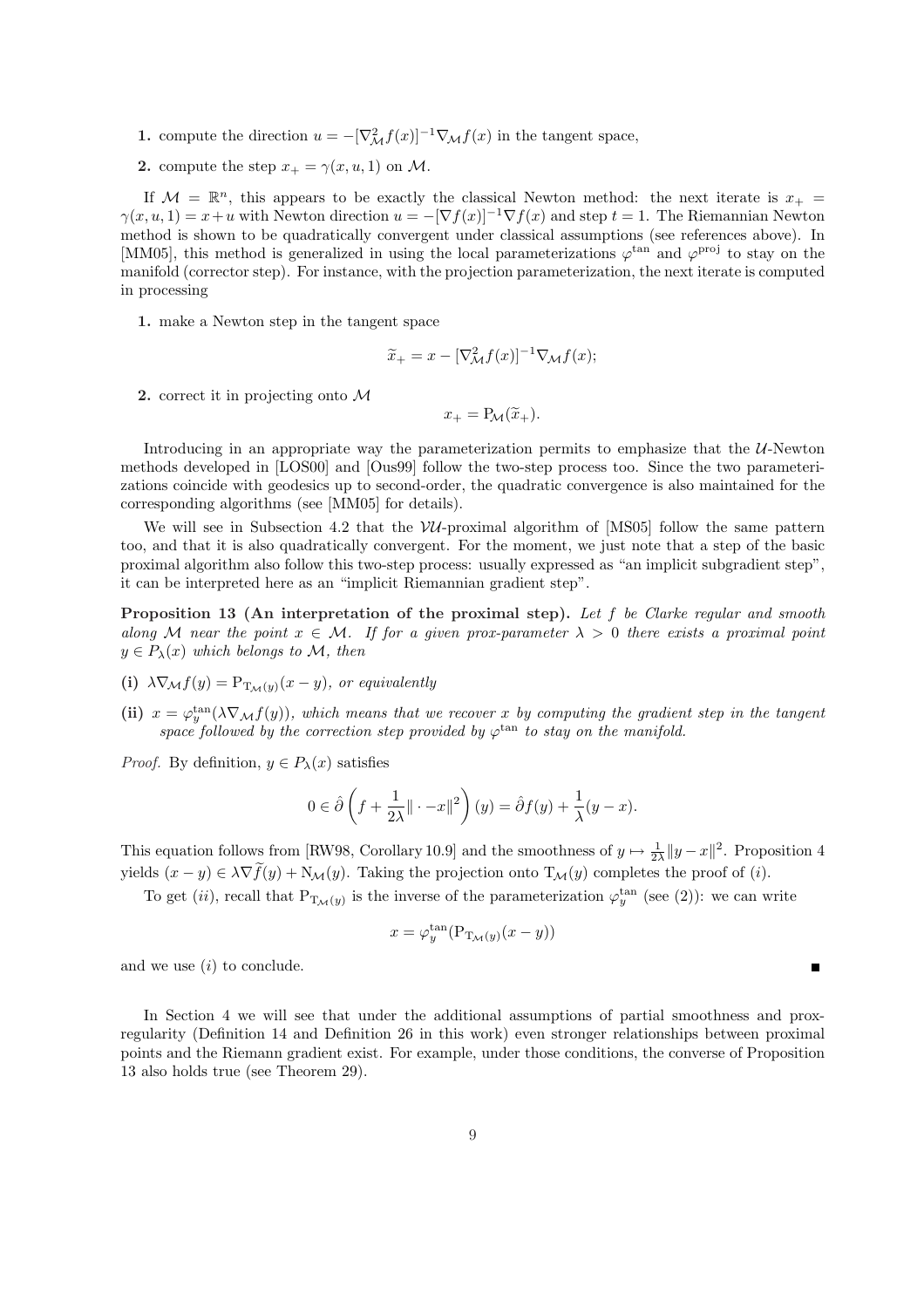# 3 Riemann gradient and partial smoothness

#### 3.1 Definition and examples

The notion of partly smooth functions is introduced in [Lew03]. This concept expresses a certain regularity on the underlying smooth structure of a nonsmooth function.

**Definition 14 (partial smoothness).** A function  $f : \mathbb{R}^n \to \mathbb{R}$  is called  $C^k$ -partly smooth relative to a nonempty subset  $M \subset \mathbb{R}^n$   $(k \in \mathbb{N} \cup \{\infty\})$  at a point  $\bar{x} \in \mathcal{M}$ , if M is a  $C^k$ -manifold and the following properties hold:

- (i) smoothness: the restriction of f to M is a  $C<sup>k</sup>$ -function;
- (ii) regularity: f is Clarke regular with  $\partial f(y) \neq \emptyset$  at all  $y \in \mathcal{M}$  near  $\bar{x}$ ;
- (iii) sharpness: the affine span of  $\partial f(\bar{x})$  is a translate of  $N_{\mathcal{M}}(\bar{x})$ ;
- (iv) subdifferential continuity: the set-valued map ∂f restricted to M is continuous near  $\bar{x}$ .
- If these conditions hold for all  $\bar{x} \in \mathcal{M}$  we say that f is partly smooth relative to M.

Examples of partly smooth functions are abundant in optimization. For example, finite max functions of the style in Example 1 are partly smooth along the manifold defined therein [Lew03, Corollary 4.8]. In [Lew03, Example 3.6] it was shown that the maximal eigenvalue function (Example 2 of this work) is partly smooth. Furthermore, [Har04b] and [MM05, Theorem 2.9] have independently shown that in the convex case, the ideas of partial smoothness and "fast tracks" coincide exactly. The next example clarifies this statement.

**Example 15 (Fast tracks).** Consider a convex function f and a point  $\bar{x}$ . Suppose f admits a fast track  $u \mapsto v(u)$  (see definition and notation in Example 3). Then  $\overline{\mathcal{M}} = {\overline{x} + (\overline{U}u + \overline{V}v(u)) : u \in \mathbb{R}^p}$  is a manifold and f is partly smooth at  $\bar{x}$  relative to  $\bar{M}$ . Conversely, if a convex function f is  $C^2$ -partly smooth at  $\bar{x}$  relative to a  $C^2$ -manifold M and  $0 \in \partial f(\bar{x})$ , then f admits a fast track. Therefore the *U*-Lagrangian  $L_{\mathcal{U}}(u,g)$  is  $C^2$  with respect to u (for any  $g \in \text{ri } \partial f(\bar{x})$ ).

As mentioned, in Lewis's original work on partial smoothness it is shown that the maximum eigenvalue is partly smooth. By applying [Lew03, Theorem 4.2] to this fact, we see that the composition of the maximum eigenvalue function with a smooth function is partly smooth.

Example 16 (Eigenvalue functions). Consider the composition of the maximum eigenvalue function  $\lambda_{\text{max}}$  with a function F smooth at any point  $\bar{x}$ . It is remarkable that condition (5), ensuring that  $\mathcal{N}_r = \mathcal{F}^{-1}(\mathcal{M}_r)$  is a manifold around  $\bar{x}$ , also guarantees that  $\lambda_{\max} \circ \mathcal{F}$  is partly smooth at  $\bar{x}$  relative to  $\mathcal{N}_r$ .

Examples of functions which are not partly smooth at a given point are also easily constructed (see [Har04a] or [Har04b] for example).

#### 3.2 Expressions of the Riemannian gradient

We now turn our attention to determining the effect of partial smoothness on descriptions of the Riemann gradient.

Proposition 17 (The gradient as projection of 0). Let the function f be partly smooth relative to the manifold M at the point  $\bar{x}$ . Then for any  $x \in \mathcal{M}$  near  $\bar{x}$ 

$$
\nabla_{\mathcal{M}} f(x) = \mathcal{P}_{\mathcal{T}_{\mathcal{M}}(x)}(\partial f(x)) = \mathcal{P}_{\text{aff } \partial f(x)}(0).
$$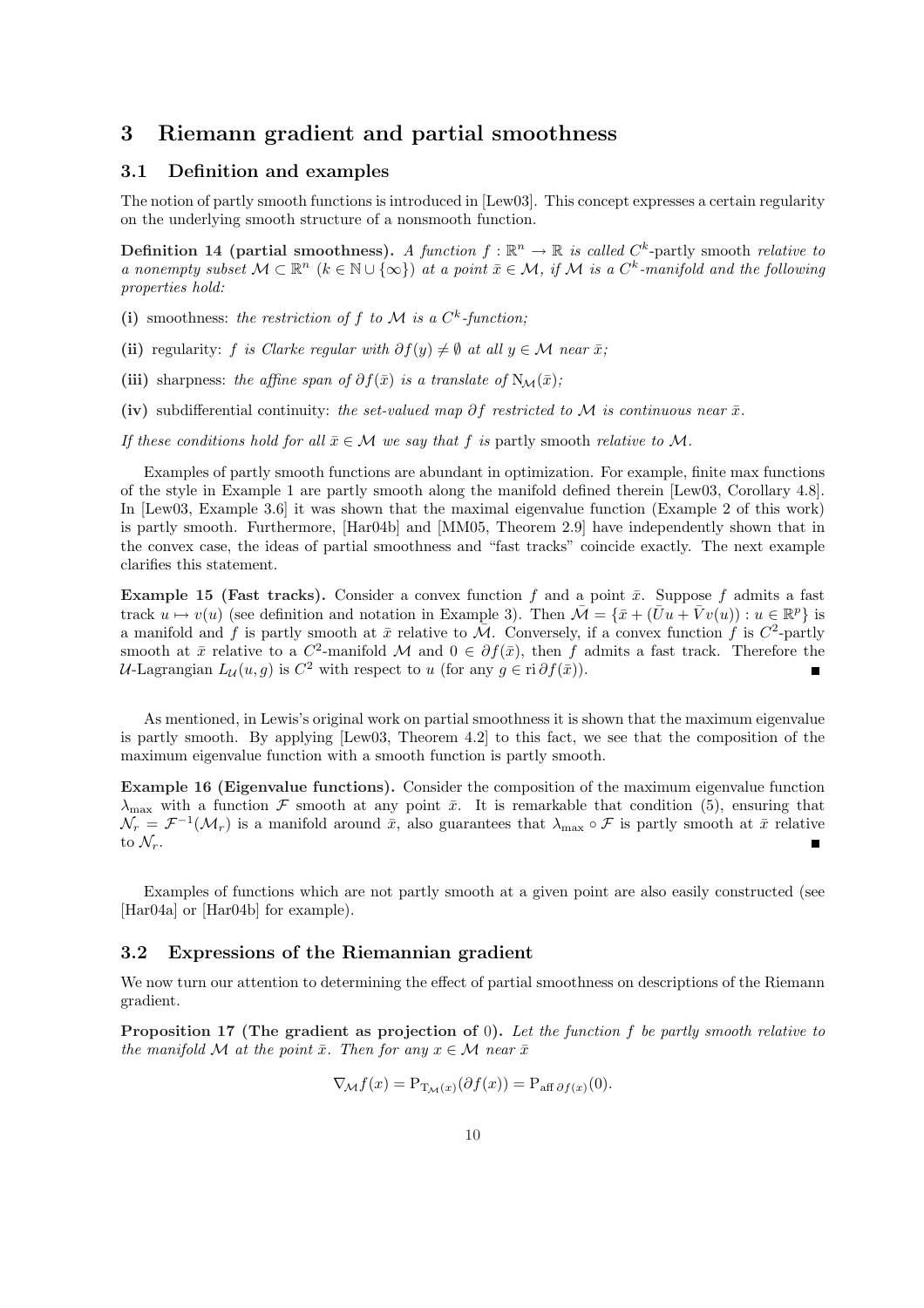Proof. The first equality follows from Proposition 12 and condition (ii) of partial smoothness (which yields  $\partial f(x) = \hat{\partial} f(x) \neq \emptyset$ , for all  $x \in \mathcal{M}$ ). To prove the second equality, consider  $\bar{g} = P_{\text{aff } \partial f(x)}(0)$  and any  $g \in \partial f(x)$ . Notice that,

$$
P_{T_{\mathcal{M}}(x)}(g) = P_{T_{\mathcal{M}}(x)}(g - \bar{g}) + P_{T_{\mathcal{M}}(x)}(\bar{g}) = P_{T_{\mathcal{M}}(x)}(\bar{g}),
$$

since  $g - \bar{g} \in \text{par} \,\hat{\partial} f(x) \subset N_{\mathcal{M}}(x)$  (Proposition 4). Thus it is sufficient to show  $\bar{g} \in T_{\mathcal{M}}(x)$  in order to deduce  $P_{T_M(x)}(g) = \bar{g} = P_{\text{aff }\partial f(x)}(0)$  for all  $g \in \partial f(x)$ . Since  $0 - \bar{g} \in N_{\text{aff }\partial f(x)}(\bar{g})$  and  $N_{\text{aff }\partial f(x)}(\bar{g})$ is a subspace, we obtain  $\bar{g} \in (\text{aff } \partial f(x))^{\perp}$ . Applying [Lew03, Proposition 2.10] (which states that the sharpness condition of partial smoothness holds locally) we obtain  $\bar{g} \in T_{\mathcal{M}}(x)$  as required.

The proof of Proposition 17 makes use of the smoothness of the function along the manifold, regularity, normal sharpness, and the fact that normal sharpness holds locally. The necessity of smoothness along the manifold and regularity are obvious, while the necessity of normal sharpness is illustrated by the following simple example. Finally, in order for normal sharpness to hold locally subdifferential continuity is required (see the proof of [Lew03, Proposition 2.10]). Thus all four conditions of partial smoothness are used in Proposition 17.

Example 18 (Necessity of normal sharpness). Consider in  $\mathbb{R}^2$ , the affine space  $\mathcal{M} = \{1\} \times \mathbb{R}$  and the function  $f(x, y) = \frac{1}{2}x^2$ . It is easy to show that f satisfies conditions (i), (ii) and (iv) of Definition 14 at  $\bar{x} = (1, 0)$ . To calculate the Riemann gradient we note  $\partial f(1, 0) = \{(1, 0)\}\$ and thus

$$
\nabla_{\mathcal{M}} f(1,0) = \mathcal{P}_{\mathcal{I}_{\mathcal{M}}(\bar{x})}(\partial f(1,0)) = (0,0).
$$

However since aff  $\partial f(1,0) = \{(1,0)\}\,$ , we find

$$
P_{\text{aff } \partial f(1,0)}(0,0) = (1,0) \neq (0,0) = \nabla_{\mathcal{M}} f(1,0).
$$

Thus Proposition 17 fails without the normal sharpness.

The next example illustrates Proposition 17 in the language of the  $U$ -Lagrangian.

Example 19 (U-Lagrangian). We consider a convex function f, a point  $\bar{x}$  and a subgradient  $q \in \partial f(\bar{x})$ . Using the notation of Example 3, we express explicitly the dependence on  $x$  of the  $U$ -Lagrangian (see (6)). The function  $u \mapsto L_{\mathcal{U}(x)}(u, g)$  is shown in [LOS00, Theorem 3.3] to be differentiable at  $u = 0$  with

$$
\nabla L_{\mathcal{U}(x)}(0,g) = \mathcal{P}_{\mathcal{U}(x)}(g).
$$

The gradient  $\nabla L_{\mathcal{U}(x)}(0,g)$  is called the U-gradient of f at x. If f is  $C^k$ -partly smooth at  $\bar{x}$  relative to the C<sup>k</sup>-manifold  $\mathcal{M} = {\bar{x} + \bar{U}u + \bar{V}v(u), u \in \mathbb{R}^p}$ , then Proposition 12 implies that

$$
\nabla L_{\mathcal{U}(x)}(0,g) = \mathcal{P}_{\mathcal{I}_{\mathcal{M}}(x)}(g) = \nabla_{\mathcal{M}} f(x).
$$

Since  $\nabla_{\mathcal{M}} f$  is  $C^{k-1}$  as a function over M (Lemma 11), the U-gradient is also  $C^{k-1}$  with respect to  $x \in \mathcal{M}$ . This completes a previous result in [MM05] which has asserted the continuity of the U-gradient with respect to  $x \in \mathcal{M}$ .  $\blacksquare$ 

#### 3.3 Persistence and consequences

In this subsection we consider the situation of the Riemann gradient lying in the relative interior of the subdifferential. We begin by showing that this situation is a persistent one. That is, given a partly smooth function f, if the Riemann gradient at the point  $\bar{x}$  lies in the relative interior of the subdifferential at  $\bar{x}$ , then the Riemann gradient of a point  $x \in \mathcal{M}$  near  $\bar{x}$  also lie in the relative interior of the subdifferential  $\partial f(x)$ . For this we need the following lemma (which mainly follows the spirit of [MM05, Theorem 2.12]).

п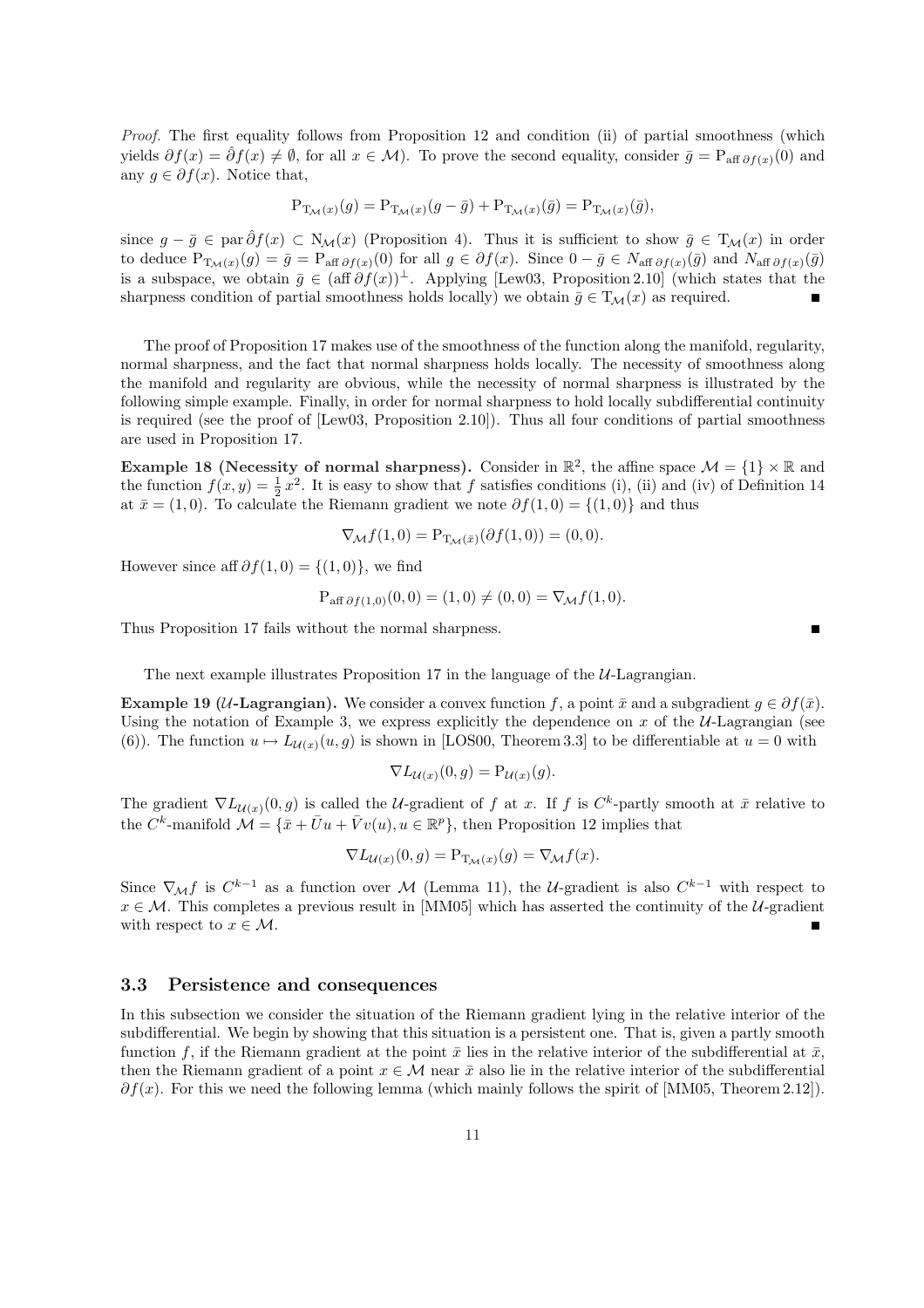Lemma 20 (Persistence inside the subdifferential). Suppose the function f is partly smooth relative to the manifold M at the point  $\bar{x} \in \mathcal{M}$ . Let g be a continuous selection of aff  $\partial f(\cdot)$  on M, that is, a continuous function  $g : \mathcal{M} \to \mathbb{R}^n$  such that  $g(x) \in \text{aff } \partial f(x)$ . If  $g(\bar{x}) \in \text{ri } \partial f(\bar{x})$ , then for any  $x \in \mathcal{M}$  near  $\bar{x}$ , we have  $g(x) \in \text{ri } \partial f(x)$ .

*Proof.* Observe first that the sharpness of f on M at  $\bar{x}$  (partial smoothness assumption (iii)) yields by [Lew03, Proposition 2.10] that  $N_{\mathcal{M}}(x) = \text{span}(\partial f(x) - g(x))$ , for all  $x \in \mathcal{M}$  close to  $\bar{x}$ . With the help of a basis of  $N_{\mathcal{M}}(x)$  depending continuously on  $x \in \mathcal{M}$ , we construct a continuous function  $x \mapsto \psi_x$  such that

$$
\psi_x : \mathcal{N}_{\mathcal{M}}(x) \longrightarrow \mathbb{R}^{n-p}
$$

is a linear bijection between  $N_{\mathcal{M}}(x)$  and  $\mathbb{R}^{n-p}$ . Consider then the convex-valued multi-function  $F: \mathcal{M} \rightrightarrows$  $\mathbb{R}^{n-p}$  defined by

$$
F(x) = \psi_x(\partial f(x) - g(x)).
$$

Continuity of  $\partial f$  (by partial smoothness assumption (iv)), of g (by assumption) and of  $\psi_x$  (by construction) yield the continuity of F as a multifunction on M around  $\bar{x}$ . Furthermore, observe that

$$
g(x) \in \text{ri}\,\partial f(x) \iff 0 \in \text{int}\,F(x).
$$

Now, suppose for contradiction that there exists a sequence  $\{x_k\}$  of points in M such that  $x_k$  tends to x and  $g(x_k) \notin \text{ri } \partial f(x_k)$ . Set  $F_k = F(x_k)$  so that  $0 \notin \text{int } F_k$ . We separate now 0 from  $\text{int } F_k$ : there exist  $s_k \in \mathbb{R}^{n-p}$  with  $||s_k|| = 1$  such that

$$
\forall k \in \mathbb{N}, \quad \forall y \in F_k, \qquad s_k^{\top} y \le 0. \tag{9}
$$

Extracting a subsequence if necessary, we can suppose that  $s_k \to s$  with  $||s|| = 1$ . Since  $0 \in \text{int } F(\bar{x})$ , let  $r > 0$  be such that  $B(0,r) \subset F(\bar{x})$ . Let  $v \in B(0,r)$ ; the continuity of F implies that there are  $v_k \in F_k$ such that  $v_k \to v$ . With (9), we can write  $s_k^{\top} v_k \leq 0$ , for all  $k \in \mathbb{N}$ . Passing to the limit, this gives  $s^{\top} v \leq 0$ . This can be done for any  $v \in B(0,r)$ , so we have  $s^{\top}v = 0$  for all  $v \in B(0,r)$ . We conclude that  $s = 0$ , which contradicts  $||s|| = 1$ .

As an immediate corollary to Lemma 20, we obtain a more precise version of Proposition 17.

Corollary 21 (Steepest Descent). Suppose the function f is partly smooth relative to the manifold M at the point  $\bar{x} \in \mathcal{M}$  such that the Riemann gradient  $\nabla_\mathcal{M} f(\bar{x}) \in \text{ri } \partial f(\bar{x})$ . Then for all  $x \in \mathcal{M}$  near  $\bar{x}$ 

$$
\nabla_{\mathcal{M}} f(x) = \mathcal{P}_{\partial f(x)}(0).
$$

*Proof.* Proposition 17 enables us to say that  $P_{aff} \partial f(x)(0) = \nabla_M f(x)$ . Applying Lemma 20 with  $g(x) =$  $\nabla_{\mathcal{M}} f(x)$ , we obtain  $\nabla_{\mathcal{M}} f(x) \in \text{ri } \partial f(x)$  for  $x \in \mathcal{M}$  near  $\bar{x}$ . Thus  $P_{\partial f(x)}(0) = P_{\text{aff } \partial f(x)}(0)$ .

Remark 22 (Steepest descent and Riemannian gradient). The direction of the steepest descent plays an important role in optimization problems. In the nonsmooth case, instead of normalizing the opposite direction of the gradient, we take the direction that minimizes the support function of  $\partial f(x)$ 

$$
\min_{\|d\| \le 1} \max_{g \in \partial f(x)} \langle g, d \rangle,
$$

see for instance [Wol75]. It is well known (by the min-max theorem), that this consists in taking

$$
\max_{g \in \partial f(x)} \min_{\|d\| \le 1} \langle g, d \rangle = \max_{g \in \partial f(x)} -\langle g, g/||g|| \rangle = \max_{g \in \partial f(x)} -||g||,
$$

so that the direction of the steepest descent is obtained by calculating

$$
-\operatorname{argmin} \{ \|g\|, g \in \partial f(x) \} = -\mathrm{P}_{\partial f(x)}(0).
$$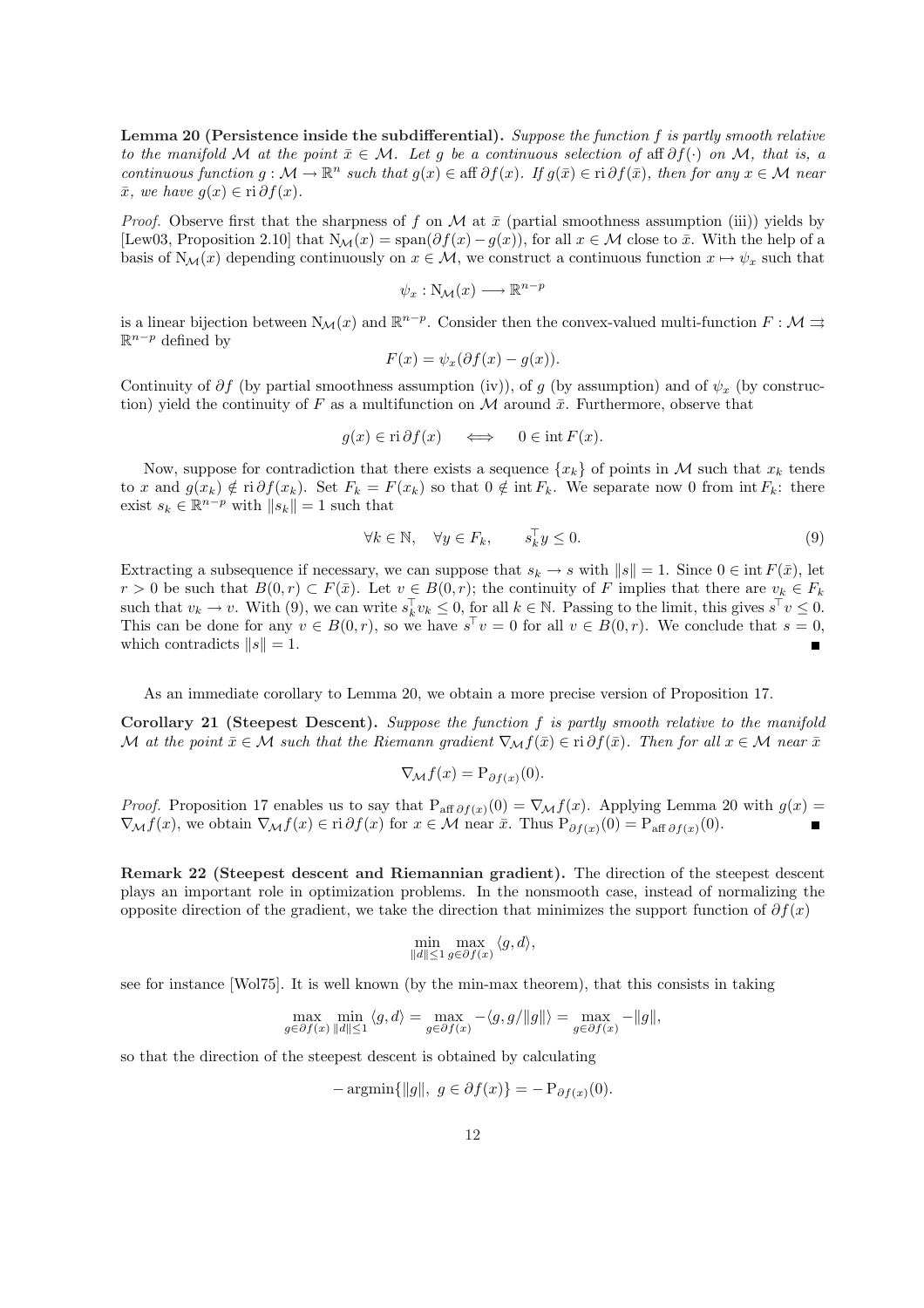Corollary 21 thus guarantees that if  $x \in \mathcal{M}$  is close to a point  $\bar{x} \in \mathcal{M}$  where  $\nabla_{\mathcal{M}} f(\bar{x}) \in \text{ri } \partial f(\bar{x})$ , then the direction of the steepest descent in the "smooth world" of  $M$  and the direction of the steepest descent of nonsmooth analysis are the same.  $\blacksquare$ 

In our next proposition, we demonstrate how the Riemann gradient can be constructed using a fixed subgradient.

Proposition 23 (Expression of  $\nabla_M f(x)$  with a fixed subgradient). Suppose the function f is partly smooth relative to the manifold M at the point  $\bar{x} \in \mathcal{M}$ . Let  $\bar{g}$  be any element of ri  $\partial f(\bar{x})$ . Then for all  $x \in \mathcal{M}$  close to  $\bar{x}$ ,

$$
\nabla_{\mathcal{M}} f(x) = \mathcal{P}_{\partial f(x)}(\bar{g}) - \mathcal{P}_{\mathcal{N}_{\mathcal{M}}(x)}(\bar{g}).
$$

*Proof.* Consider the function  $h(x) = f(x) - \langle \overline{g}, x \rangle$ . It is easy to check that h also is partly smooth relative to M. Moreover, since

$$
\partial h(x) = \partial f(x) - \bar{g},\tag{10}
$$

we have  $0 = \nabla_M h(\bar{x}) \in \text{ri } \partial h(\bar{x})$ . Applying Corollary 21 to h at  $\bar{x}$  implies that for  $x \in \mathcal{M}$  near  $\bar{x}$ ,

$$
\nabla_{\mathcal{M}} h(x) = \mathcal{P}_{\partial h(x)}(0). \tag{11}
$$

Observe that the left-hand side of this equation can be expressed as

$$
P_{\partial h(x)}(0) = P_{\partial f(x) - \bar{g}}(0) = P_{\partial f(x)}(\bar{g}) - \bar{g}.
$$

By using equation (10) and Proposition 17 (and the linearity of the projection mapping), the left-hand side of equation (11) becomes

$$
\nabla_{\mathcal{M}} h(x) = \mathcal{P}_{\mathcal{T}_{\mathcal{M}}(x)}(\partial f(x) - \bar{g}) = \nabla_{\mathcal{M}} f(x) - \mathcal{P}_{\mathcal{T}_{\mathcal{M}}(x)}(\bar{g}).
$$

Thus we have

$$
\nabla_{\mathcal{M}} f(x) - \mathcal{P}_{\mathcal{I}_{\mathcal{M}}(x)}(\bar{g}) = \mathcal{P}_{\partial f(x)}(\bar{g}) - \bar{g},
$$

which is equivalent to the desired equality.

Example 24 (Primal-dual track). In [MS05], an improved version of fast-track is considered: this consists in adding to the fast-track (or primal track) the so-called dual track defined as

$$
\Gamma(u) = \operatorname{argmin} \{ ||g||^2, \ g \in \partial f(\bar{x} + \bar{U}u + \bar{V}v(u)) \}.
$$

We saw in Example 15 that a convex function admitting a fast-track is partly smooth. Assuming in addition that  $\Gamma(0) \in \text{ri } \partial f(\bar{x})$ , thus  $\Gamma(0) = \nabla_{\bar{\mathcal{M}}} f(\bar{x})$  and applying Corollary 21 we obtain that

$$
\Gamma(u)=\nabla_{\bar{\mathcal{M}}} f(\bar{x}+\bar{U}u+\bar{V}v(u))
$$

for  $u \in \mathbb{R}^p$  small. The primal-dual track is thus a tangent vector field on  $\overline{\mathcal{M}}$ , namely the Riemann gradient vector field.

# 4 Prox-regularity and proximal points

#### 4.1 Identification and characterization

In [Lew03] an example of a function which is partly smooth relative to two distinct manifolds is provided. This naturally provides some concern, as many of our equivalent definitions for  $\nabla_{\mathcal{M}}f$  from Section 3 make no reference to the active manifold itself. The next proposition explains why these equivalences can exist even if the active manifold is not unique.

 $\blacksquare$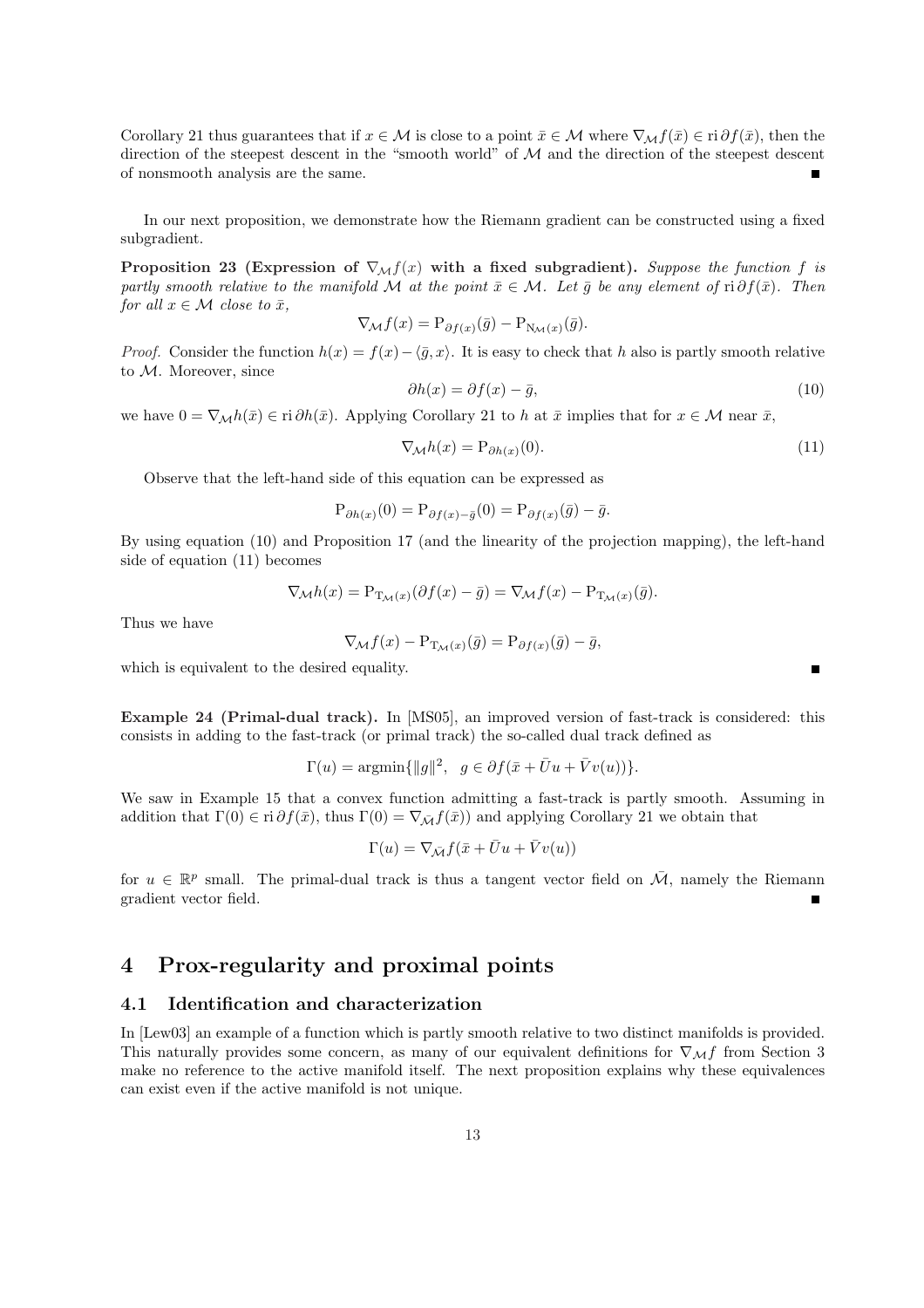**Proposition 25 (Multiple Manifolds).** If the function f is partly smooth at the point  $\bar{x}$  relative to two distinct manifolds  $\mathcal{M}_1$  and  $\mathcal{M}_2$ , then the Riemann gradient is independent of the active manifold examined, that is,

$$
\nabla_{\mathcal{M}_1} f(\bar{x}) = \nabla_{\mathcal{M}_2} f(\bar{x}).
$$

*Proof.* Since f is partly smooth at  $\bar{x}$  relative to  $\mathcal{M}_1$  we know that  $N_{\mathcal{M}_1}(\bar{x}) = \text{aff } \partial f(\bar{x})$ . Similarly,  $N_{\mathcal{M}_2}(\bar{x}) = \text{aff } \partial f(\bar{x})$ . Thus  $N_{\mathcal{M}_1}(\bar{x}) = N_{\mathcal{M}_2}(\bar{x})$  and by regularity we have  $T_{\mathcal{M}_1}(\bar{x}) = T_{\mathcal{M}_2}(\bar{x})$ . Therefore, in view of Definition 8 we have  $\nabla_{\mathcal{M}_1} f(\bar{x}) = \nabla_{\mathcal{M}_2} f(\bar{x})$  as desired.

Despite this, it might happen that the uniqueness of the active manifold is paramount. In [HL04] it is shown that by the addition of prox-regularity, the active manifold of partial smoothness becomes unique. In this section we investigate further effects that prox-regularity has on partly smooth functions. We begin with the pertinent definition.

**Definition 26 (Prox-Regularity).** A function f is prox-regular at a point  $\bar{x}$  for a subgradient  $\bar{w} \in$  $\partial f(\bar{x})$  if f is finite and locally lower semicontinuous at  $\bar{x}$  and there exist  $\varepsilon > 0$  and  $R > 0$  such that

$$
f(x') \ge f(x) + \langle w, x' - x \rangle - \frac{R}{2} ||x' - x||^2
$$

whenever  $||x'-\bar{x}|| < \varepsilon$ ,  $||x-\bar{x}|| < \varepsilon$ ,  $|f(x)-f(\bar{x})| < \varepsilon$ , and  $||w-\bar{w}|| < \varepsilon$  with  $w \in \partial f(x)$ . We call a function prox-regular at  $\bar{x}$  if it is prox-regular at  $\bar{x}$  for all  $\bar{w} \in \partial f(\bar{x})$ .

It is worth noting that prox-regularity is a stronger condition than Clarke regularity in the sense that, if a function is prox-regular at  $\bar{x}$  for a subgradient  $\bar{w}$ , then  $\bar{w} \in \hat{\partial} f(\bar{x})$ . Hence, if a function is prox-regular at  $\bar{x}$  then it is Clarke regular at  $\bar{x}$  [RW98, p. 610].

In [MS02] it was shown that for convex functions which admit a fast track, the proximal point mapping was attracted to the fast track. By recalling the relationship between fast tracks and partial smoothness (see Example 15), one can easily obtain that the proximal point map for a convex partly smooth function is attracted to the active manifold of the function. In our next theorem we see that this holds true for prox-regular partly smooth functions as well, a result which has also been shown in [MS04]. Theorem 28 further contains the previously unknown result that the proximal point mapping for a prox-regular  $C^k$ -partly smooth function, is  $C^{k-1}$ . In order to prove this result, we require the following lemma from [HL04, Theorem 3.2].

**Lemma 27.** Suppose the function  $\rho : \mathbb{R}^k \times \mathbb{R}^m \to \mathbb{R}$  is  $C^k$ -partly smooth at the point  $(\bar{y}, \bar{z})$  relative to the manifold  $\mathbb{R}^k \times \mathcal{M}$ . Consider the family of parameterization functions  $\rho_{\bar{y}}(\cdot) = \rho(\bar{y}, \cdot)$ . If  $\bar{z}$  is a nondegenerate critical point of  $\rho_{\bar{y}}$  (i.e.  $0 \in \text{ri}\,\partial \rho_{\bar{y}}(\bar{z})$ ) and there exists  $\varepsilon > 0$  such that

$$
\rho_{\bar{y}}(z) \ge \rho_{\bar{y}}(\bar{z}) + \varepsilon ||z - \bar{z}||^2
$$

for all  $z \in \mathcal{M}$  near  $\bar{z}$ , then there exist neighborhoods  $\mathcal{N}_{\bar{z}}$  of  $\bar{z}$  and  $\mathcal{N}_{\bar{y}}$  of  $\bar{y}$  and a function  $\Phi \in C^{k-1}$  such that for all parameters  $y \in \mathcal{N}_{\bar{y}}, \Phi(y) \in \mathcal{M}$  is a critical point of  $\rho_y$  restricted to  $\mathcal{N}_{\bar{z}}$ .

Theorem 28 (Proximal points locate active manifolds). Suppose the function f is prox-bounded, and prox-regular at the point  $\bar{x}$  and that f is  $C^k$ -partly smooth at  $\bar{x}$  relative to the  $C^k$ -manifold M  $(k \ge 1)$ with  $0 \in \text{ri } \partial f(\bar{x})$ . Then for  $\lambda > 0$  sufficiently small, the proximal point mapping  $P_{\lambda}f$  is  $C^{k-1}$  near  $\bar{x}$  and

$$
P_{\lambda}f(x) = \underset{y \in \mathcal{M}}{\operatorname{argmin}} \left\{ f(y) + \frac{1}{2\lambda} ||y - x||^2 \right\}.
$$
 (12)

In particular the proximal point  $P_{\lambda}f(x)$  belongs to the manifold M.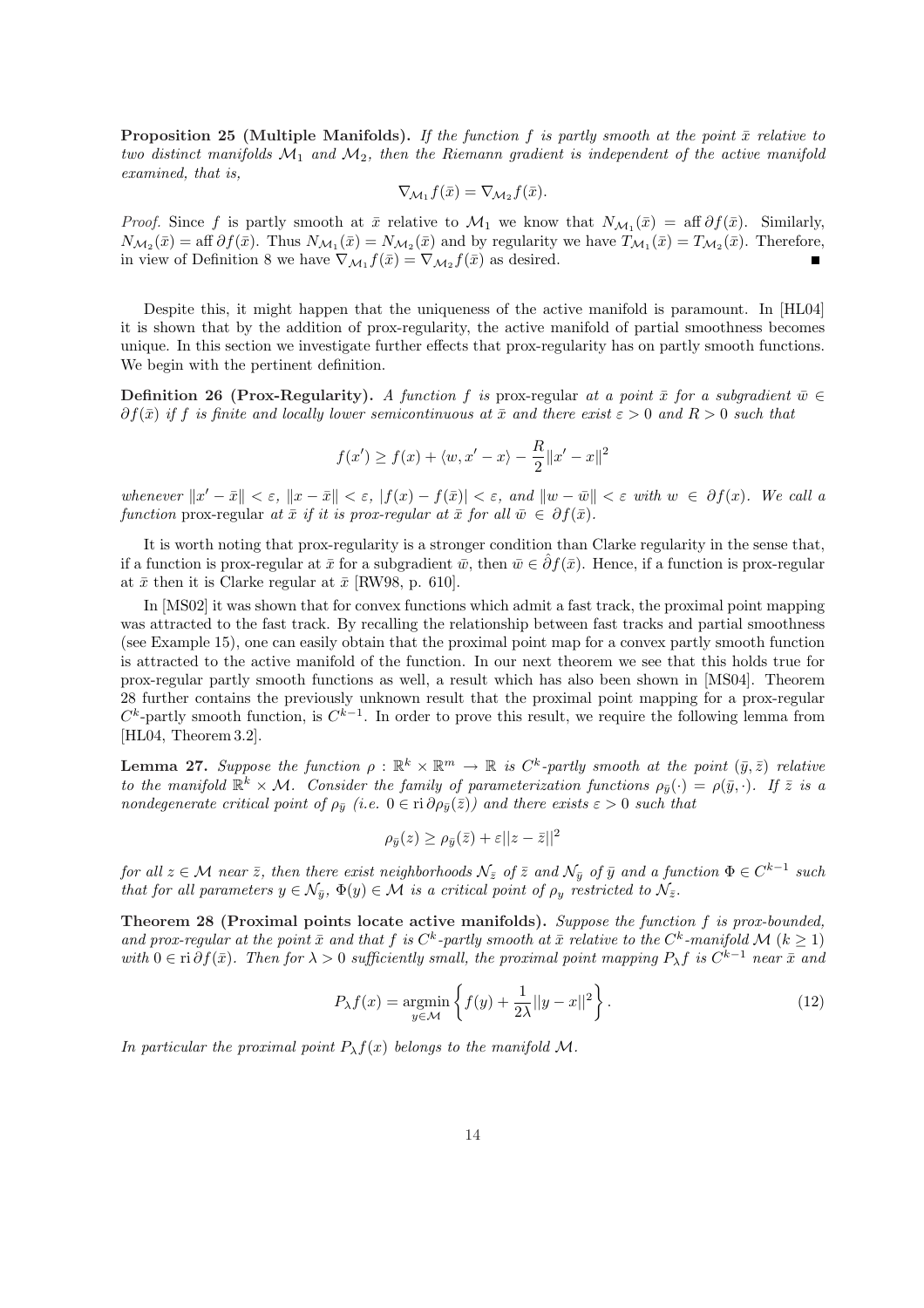Proof. We begin by showing the function

$$
\rho(y, z) = \frac{1}{2\lambda} ||z - y||^2 + f(z),
$$

satisfies the conditions of Lemma 27 at  $(\bar{x}, \bar{x})$  with  $\varepsilon = 1$ . Since f is partly smooth relative to M at  $\bar{x}$ , the function  $(y, z) \mapsto f(z)$  is partly smooth relative to  $\mathbb{R}^n \times \mathcal{M}$  [Lew03, Proposition 4.5]. As the addition of a smooth function does not alter partial smoothness [Lew03, Corollary 4.6], we conclude that  $\rho$  is partly smooth relative to  $\mathbb{R}^m \times \mathcal{M}$  at  $(\bar{x}, \bar{x})$ . Examining the parameterization functions  $\rho_y(\cdot) = \rho(y, \cdot)$ we immediately see that  $\partial \rho_{\bar{x}}(\bar{x}) = \partial f(\bar{x})$ . Therefore, as  $\bar{x}$  is a nondegenerate critical point of f, it is a nondegenerate critical point of  $\rho_{\bar{x}}$ . The inequality  $\rho_{\bar{x}}(x) \geq \rho_{\bar{x}}(\bar{x}) + ||x - \bar{x}||^2$  is equivalent to

$$
f(x) \ge f(\bar{x}) + \langle 0, x - \bar{x} \rangle - \left(\frac{1}{2\lambda} - 1\right) ||x - \bar{x}||^2.
$$
 (13)

Since f is prox-regular at  $\bar{x}$  for 0, there exists  $R > 0$  such that

$$
f(x) \ge f(\bar{x}) + \langle 0, x - \bar{x} \rangle - \frac{R}{2} ||x - \bar{x}||^2
$$

for x near  $\bar{x}$ . Then selecting  $\lambda$  sufficiently small to ensure that  $\frac{1}{2\lambda} - 1 > R/2$ , we see inequality (13) must hold. Thus  $\rho$  satisfies the conditions of Lemma 27 (with  $\varepsilon = 1$ ). Therefore, there exists a function  $\Phi \in C^{k-1}$  such that for all parameters y near  $\bar{x}$ ,  $\Phi(y) \in \mathcal{M}$  is a critical point of  $\rho_y$  near  $\bar{x}$ . That is

$$
0 \in \partial \rho_y(\Phi(y)) = \partial f(\Phi(y)) + \frac{1}{\lambda}(\Phi(y) - y),
$$

for all y near  $\bar{x}$ . By [PR96b, Theorem 4.4] this implies  $\Phi(y) = P_{\lambda}(y)$ . Since  $\Phi(y) \in \mathcal{M}$  and  $\Phi(y) \in C^{k-1}$ the proof is complete.

Theorem 28 tells us that for prox-regular partly smooth functions, the proximal points are extremely well behaved. Our next theorem characterizes proximal points in terms of the Riemann gradient.

Theorem 29 (Characterization of proximal points). Suppose the function f is prox-bounded, and prox-regular at the point  $\bar{x}$  and that f is partly smooth at  $\bar{x}$  relative to a manifold M with  $0 \in \text{ri } \partial f(\bar{x})$ . Then for  $\lambda > 0$  sufficiently small and x sufficiently close to  $\bar{x} \in \mathcal{M}$  the proximal point  $P_{\lambda}(x)$  belongs to M and is characterized by

$$
y = P_{\lambda}(x) \qquad \Longleftrightarrow \qquad \lambda \nabla_{\mathcal{M}} f(y) = \mathcal{P}_{\mathcal{T}_{\mathcal{M}}(y)}(x - y)
$$

$$
\Longleftrightarrow \qquad \mathcal{P}_{\mathcal{T}_{\mathcal{M}}(y)}(\nabla \widetilde{f}(y) + \frac{1}{\lambda}(y - x)) = 0
$$

$$
\Longleftrightarrow \qquad \frac{1}{\lambda}(x - y) \in \nabla \widetilde{f}(y) + \mathcal{N}_{\mathcal{M}}(y),
$$

where  $\tilde{f}$  is a smooth representation of f along M such that  $\nabla \tilde{f}(\bar{x}) = 0$ .

*Proof.* By Proposition 7 we can find a smooth representation of f along  $M$ ,  $\tilde{f}$  such that  $\nabla \tilde{f}(\bar{x}) = 0$ . For  $\lambda$  sufficiently small and x sufficiently close to  $\bar{x}$  we know by Theorem 28 that  $P_\lambda f(x) \in \mathcal{M}$ , and therefore

$$
P_{\lambda}(x) = \operatorname*{argmin}_{y \in \mathcal{M}} \{ f(y) + \frac{1}{2\lambda} ||x - y||^2 \}
$$
  
= 
$$
\operatorname*{argmin}_{y \in \mathbb{R}^n} \{ \widetilde{f}(y) + \delta_{\mathcal{M}}(y) + \frac{1}{2\lambda} ||x - y||^2 \}
$$
  
= 
$$
P_{\lambda}(\widetilde{f} + \delta_{\mathcal{M}})(x).
$$

Observe now that  $\tilde{f} + \delta_{\mathcal{M}}$  is prox-regular at  $\bar{x}$  and that  $0 \in \partial(\tilde{f} + \delta_{\mathcal{M}})(\bar{x})$ . Then [PR96b, Theorem 4.4] yields

$$
y = P_{\lambda}(\widetilde{f} + \delta_{\mathcal{M}})(x) \iff \frac{1}{\lambda}(x - y) \in \nabla \widetilde{f}(y) + N_{\mathcal{M}}(y),
$$

for x close to  $\bar{x}$ . Projecting this equality on  $T_M(y)$  gives the remaining two equivalences, by using linearity of the projection and Definition 8.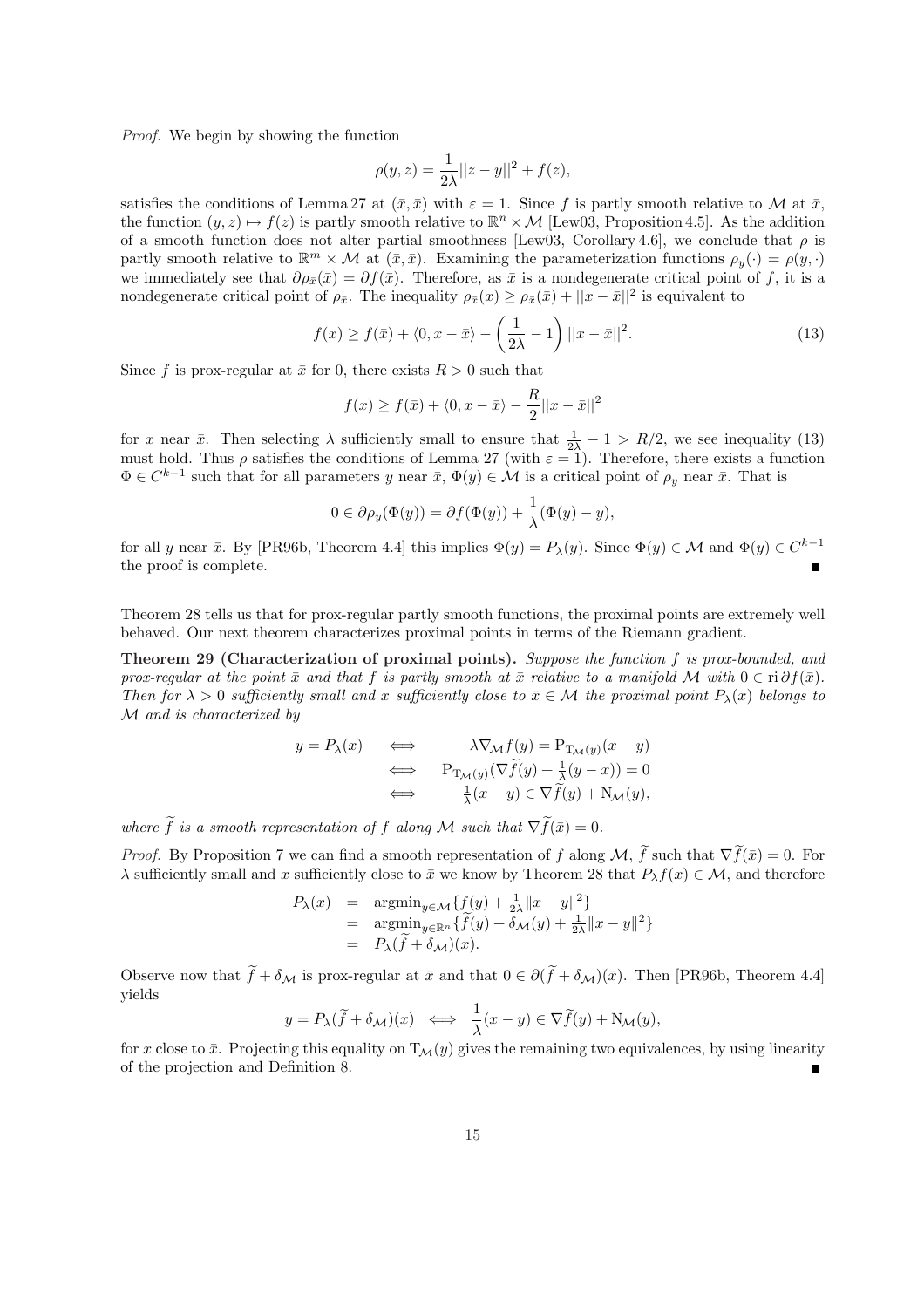#### 4.2 Interpretation of the  $VU$ -proximal algorithm

The  $VU$  proximal point algorithm developed by Mifflin and Sagastizational [MS05] follow the predictorcorrector pattern of Subsection 2.3. Specifically, the conceptual form of this algorithm computes the next iterate by the following process for  $x \in \mathcal{M}$ :

1. (Predictor) make a Newton step in the tangent space

$$
\widetilde{x}_{+} = x - [\nabla_{\mathcal{M}}^{2} f(x)]^{-1} \nabla_{\mathcal{M}} f(x).
$$

2. (Corrector) make a proximal step (towards  $\mathcal{M}$ )

$$
x_{+}=P_{\lambda}(\widetilde{x}_{+}).
$$

The algorithm presented in [MS05, Algorithm 6] is an implementable form of this predictor-corrector scheme: the matrix  $H_k$  approximates  $[\nabla^2_{\mathcal{M}} f(x)]^{-1}$ ,  $s_k$  approximates the "dual track" (that is  $\nabla_{\mathcal{M}} f(x)$  by Example 24) and  $p_{k+1}$  approximates  $x_+$  as well.

In this subsection we compare the  $VU$ -proximal algorithm and the projected Newton method (see Subsection 2.3). To enlighten notation, we introduce, for  $(x, u) \in T\mathcal{M}$ ,

$$
(y_{\delta} =) y_{\delta}^{\lambda} = P_{\mathcal{M}}(x+u) = \operatorname{argmin}_{y} \{ \delta_{\mathcal{M}}(y) + \frac{1}{2\lambda} ||x + u - y||^{2} \}
$$
  

$$
y_{f}^{\lambda} = P_{\lambda}(x+u) = \operatorname{argmin}_{y} \{ f(y) + \frac{1}{2\lambda} ||x + u - y||^{2} \}.
$$

It follows directly from its definition that  $y_{\delta}^{\lambda} \in \mathcal{M}$ . Note also that since  $y_{\delta}^{\lambda}$  is independent of  $\lambda > 0$ , the abbreviation of  $y_\delta^\lambda = y_\delta$  is acceptable. On the other hand, Theorem 28 guarantees that  $y_f^\lambda \in \mathcal{M}$  (provided  $x + u$  is sufficiently close to  $\bar{x}$  and  $\lambda$  is sufficiently small). Thus we obtain that

$$
||x + u - y_{\delta}||^{2} \le ||x + u - y_{f}^{\lambda}||^{2}.
$$
\n(14)

Applying this to the definition of  $y_f^{\lambda}$  we find

$$
f(y_f^{\lambda}) + \frac{1}{2\lambda} \|x + u - y_f^{\lambda}\|^2 \leq f(y_\delta) + \frac{1}{2\lambda} \|x + u - y_\delta\|^2
$$
  
 
$$
\leq f(y_\delta) + \frac{1}{2\lambda} \|x + u - y_f^{\lambda}\|^2,
$$

therefore

$$
f(y_f^{\lambda}) \le f(y_\delta). \tag{15}
$$

Thus, comparing with the projection step, the proximal point step is at least as large (in norm) and causes at least as great of a decrease in function value.

Proposition 30 shows that in general the proximal point method actually takes a larger step and causes greater decrease in the function value. In fact the only time the proximal point and projection coincide is when the projection method successfully finds a critical point.

**Proposition 30 (Prox vs. Projection).** Suppose the function f is prox-regular at the point  $\bar{x}$ , and partly smooth there relative to the manifold M with  $0 \in \text{ri } \partial f(\bar{x})$ . For a point x, let us consider

$$
(x_{\delta} =) x_{\delta}^{\lambda} = P_{\mathcal{M}}(x)
$$
 (proximal step) and  $x_{f}^{\lambda} = P_{\lambda}f(x)$  (projection step).

Suppose x is sufficiently close to  $\bar{x}$  and  $\rho > 0$  is sufficiently small that for any  $\lambda < \rho$  Theorem 28 and Theorem 29 apply. Then for a smooth representation f of f along M such that  $\nabla f(\bar{x}) = 0$  the following properties are equivalent:

- (i)  $x_{\delta} = x_{f}^{\lambda}$  for some  $\lambda < \rho$ ;
- (ii)  $\nabla_M f(x_\delta) = 0$ ;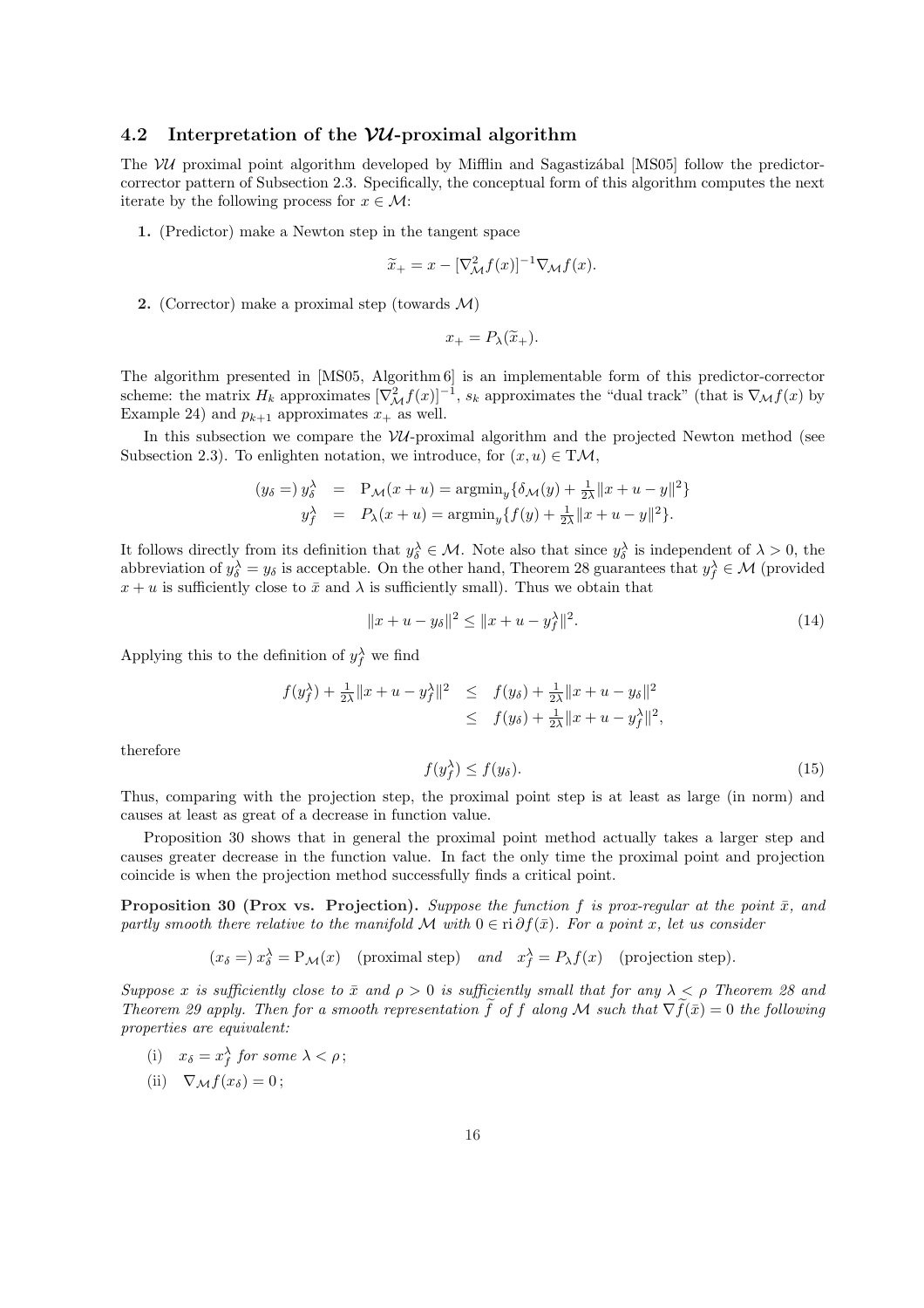- (iii)  $0 \in \partial f(x_\delta);$
- $(iv)$   $\nabla \widetilde{f}(x_{\delta}) \in N_{\mathcal{M}}(x_{\delta});$
- (v)  $x_f^{\lambda} = x_{\delta}$ , for all  $\lambda < \rho$ .

*Proof.* Note again that  $x_{\delta}^{\lambda}$  is independent of  $\lambda > 0$ , so we can make use of the abbreviation  $x_{\delta}^{\lambda} = x_{\delta}$ . On the other hand, Proposition 7 shows that  $\tilde{f}$  exists as required. Since  $x_{\delta}$  is independent of  $\lambda$  we have  $-\frac{1}{\lambda}(x_{\delta}-x) \in N_{\mathcal{M}}(x_{\delta})$ , for all  $\lambda > 0$ . In fact, as  $N_{\mathcal{M}}(x_{\delta})$  is a subspace this optimality condition can be strengthened to:

$$
y = x_{\delta} \iff -R(y - x) \in N_{\mathcal{M}}(y), \text{ for all } R. \tag{16}
$$

п

(i)  $\Rightarrow$  (ii). If  $x_f^{\lambda} = x_{\delta}$  we have  $(x - x_f^{\lambda}) \in N_{\mathcal{M}}(x_f^{\lambda})$ . Therefore  $P_{T_{\mathcal{M}}(x_f^{\lambda})}(x - x_f^{\lambda}) = 0$ , which by Theorem 29 implies  $0 = \nabla_{\mathcal{M}} f(x_f^{\lambda}) = \nabla_{\mathcal{M}} f(x_{\delta}).$ 

(ii)  $\Leftrightarrow$  (iii)  $\Leftrightarrow$  (iv). It follows from Definition 8 and Corollary 21.

 $(iv) \Rightarrow (v)$ . Suppose  $\nabla \tilde{f}(x_\delta) \in N_{\mathcal{M}}(x_\delta)$ , thus  $-\nabla \tilde{f}(x_\delta) \in N_{\mathcal{M}}(x_\delta)$  too, since  $N_{\mathcal{M}}(x_\delta)$  is a subspace. For any  $\lambda > 0$ , by equation (16) we have  $\frac{1}{\lambda}(x - x_{\delta}) \in N_{\mathcal{M}}(x_{\delta})$ . Summing up these two inclusions, we obtain

$$
\frac{1}{\lambda}(x - x_{\delta}) \in \nabla \widetilde{f}(x_{\delta}) + N_{\mathcal{M}}(x_{\delta}).
$$

Thus, for  $\lambda \leq \rho$  such that Theorem 29 applies, we obtain  $x_{\delta} = P_{\lambda}(x)$ , thus (v) holds.  $(v) \Rightarrow (i)$ . It is obvious.

The  $VU$ -proximal algorithm has thus a good behavior. In addition, the forthcoming theorem shows that the quadratic convergence is not lost.

Theorem 31 (Quadratic convergence of the  $VU$ -proximal algorithm). Let f be prox-bounded, prox-regular at the point  $\bar{x}$  and  $\mathcal{C}^2$ -partly smooth at  $\bar{x}$  relative to the manifold M. Suppose that  $0 \in$  $\pi {\rm i}\,\partial f(\bar x)$  and that  $\nabla^2_{\cal M} f(\bar x)$  is nonsingular. Then the conceptual proximal VU-proximal algorithm converges quadratically when started sufficiently close to  $\bar{x}$ .

*Proof.* For  $x \in \mathcal{M}$ , let us set

$$
h(x) = x - [\nabla^2_{\mathcal{M}} f(x)]^{-1} \nabla_{\mathcal{M}} f(x) \quad \text{and} \quad N(x) = P_{\lambda}(h(x)),
$$

such that one iteration of the algorithm is  $x_+ = N(x)$ . Note that  $\nabla^2_{\mathcal{M}} f(x)$  is also nonsingular at  $x \in \mathcal{M}$ around  $\bar{x}$ , hence h is well-defined and smooth on M near  $\bar{x}$ . By Theorem 28,  $P_{\lambda}$  is smooth near  $\bar{x}$  with values on M. This yields that  $N : \mathcal{M} \to \mathcal{M}$  is smooth too. Taking the first order development of this smooth function around  $\bar{x}$  (relative to  $\mathcal{M}$ ), we have

$$
N(x) = N(\bar{x}) + DN(\bar{x})(x - \bar{x}) + O(||x - \bar{x}||^2)
$$
\n(17)

Since  $0 \in \partial f(\bar{x})$  and f is prox-regular at x, we have

$$
N(\bar{x}) = P_{\lambda}(h(\bar{x})) = P_{\lambda}(\bar{x}) = \bar{x}.
$$

On the other hand,

$$
DN(\bar{x}) = DP_{\lambda}(h(\bar{x})) Dh(\bar{x}).
$$

Since  $\nabla_{\mathcal{M}} f(\bar{x}) = 0$ , for any  $u \in T_{\mathcal{M}}(\bar{x})$  we have

$$
Dh(\bar{x})(u) = u - D([\nabla^2_{\mathcal{M}} f(\bar{x})]^{-1}) \nabla_{\mathcal{M}} f(\bar{x}) u + [\nabla^2_{\mathcal{M}} f(\bar{x})]^{-1} \nabla^2_{\mathcal{M}} f(\bar{x}) u = u - u = 0.
$$

It follows from (17) that  $N(x) - \bar{x} = O(||x - \bar{x}||^2)$  which proves the quadratic convergence.

**Remark 32.** Theorem 31 presents assumptions that ensure the efficiency of the conceptual  $VU$ -algorithm. In [MS05], such a theorem is stated, but it requires more technical assumptions that seem unavoidable when dealing with concrete algorithms that do not require explicit knowledge of  $M$ .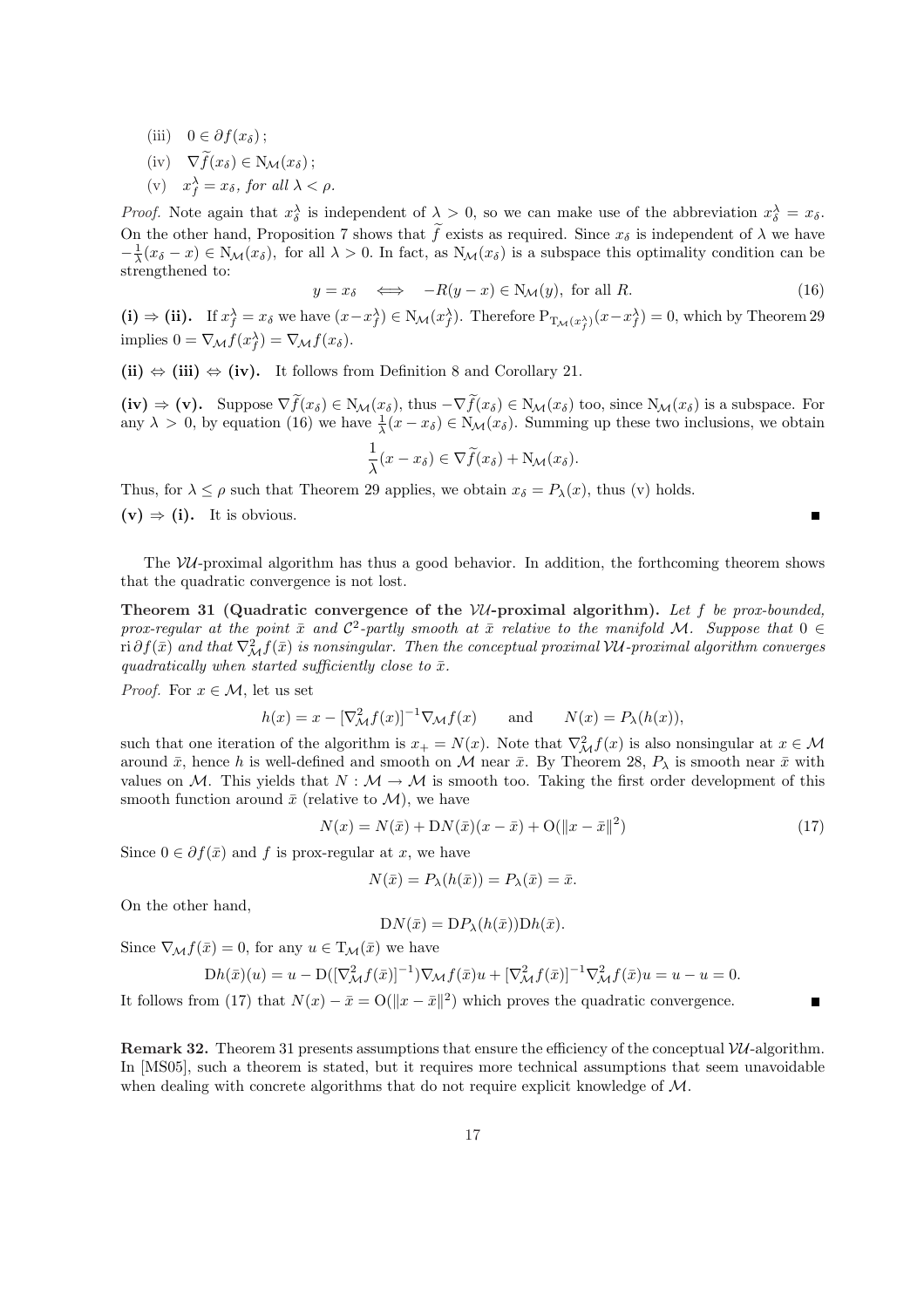#### Acknowledgement

Part of this work was carried out during a visit of the third author in the CRM and the Autonomous University of Barcelona (January 2005) and a research stay of the first author to the University of Savoie (March-May 2005). These two authors wish to thank their hosts for the hospitality.

### References

- [AES99] T. Arias A. Edelman and S. T. Smith. The geometry of algorithms with orthogonality constraints. SIAM J. Matrix Anal. Appl., 20(2):303–353, 1999.
- [AKK91] F. Al-Khayyal and J. Kyparisis. Finite convergence of algorithms for nonlinear programs and variational inequalities. J. Optim. Theory Appl., 70(2):319–332, 1991.
- [Arn71] V. Arnold. On matrices depending on parameters. Russian Math. Surveys, 26:29–43, 1971.
- [BM88] J. V. Burke and J. J. Moré. On the identification of active constraints. *SIAM J. Numer. Anal.*, 25(5):1197–1211, 1988.
- [Bur90] J. Burke. On the identification of active constraints. II. The nonconvex case. SIAM J. Numer. Anal., 27(4):1081–1103, 1990.
- [CM87] P. H. Calamai and J.J. Moré. Projected gradient methods for linearly constrained problems. Math. Programming, 39(1):93–116, 1987.
- [dC92] M. P. do Carmo. Riemannian Geometry. Mathematics: Theory and Applications. Birkhäuser, 1992.
- [DMP03] J.-P. Dedieu, G. Malajovich, and P. Priouret. Newton's method on Riemannian manifolds: covariant alpha-theory. IMA J. Num. Anal., 23(3):395–419, 2003.
- [Gab82] D. Gabay. Minimizing a differentiable function over a differentiable manifold. J. Optim. Theory Appl., 37(2):177–219, June 1982.
- [Har04a] W.L Hare. Nonsmooth Optimization with Smooth Substructure. PhD thesis, Simon Fraser University, 2004.
- [Har04b] W.L Hare. Recent functions and sets of smooth substructure: Relationships and examples. to appear J. Comput. Optim. Appl., 33(2), April 2006.
- [HL04] W.L Hare and A. S. Lewis. Identifying active constraints via partial smoothness and proxregularity. J. Convex Anal., 11(2):251–266, 2004.
- [Lew03] A. S. Lewis. Active sets, nonsmoothness and sensitivity. *SIAM J. Optim.*, 13:702–725, 2003.
- [LOS00] C. Lemaréchal, F. Oustry, and C. Sagastizábal. The U-Lagrangian of a convex function. Trans. Amer. Math. Soc., 352(2):711–729, 2000.
- [MM05] J. Malick and S. Miller. Newton methods for nonsmooth convex minimization: connection among  $U$ -Lagrangian, Riemannian Newton and SQP methods. *Math. Programming*, 104(3), 2005.
- [MS99] R. Mifflin and C. Sagastizábal. *VU*-decomposition derivatives for convex max-functions. In Ill-Posed Variational Problems and Regularization Techniques (Trier, 1998), volume 477 of Lecture Notes in Econom. and Math. Systems, pages 167–186. Springer, Berlin, 1999.
- [MS00a] R. Mifflin and C. Sagastizabal. Functions with primal-dual gradient structure and  $\mathcal{U}$ -hessians. In Nonlinear Optimization and Related Topics (Erice, 1998), volume 36 of Appl. Optim., pages 219–233. Kluwer Acad. Publ., Dordrecht, 2000.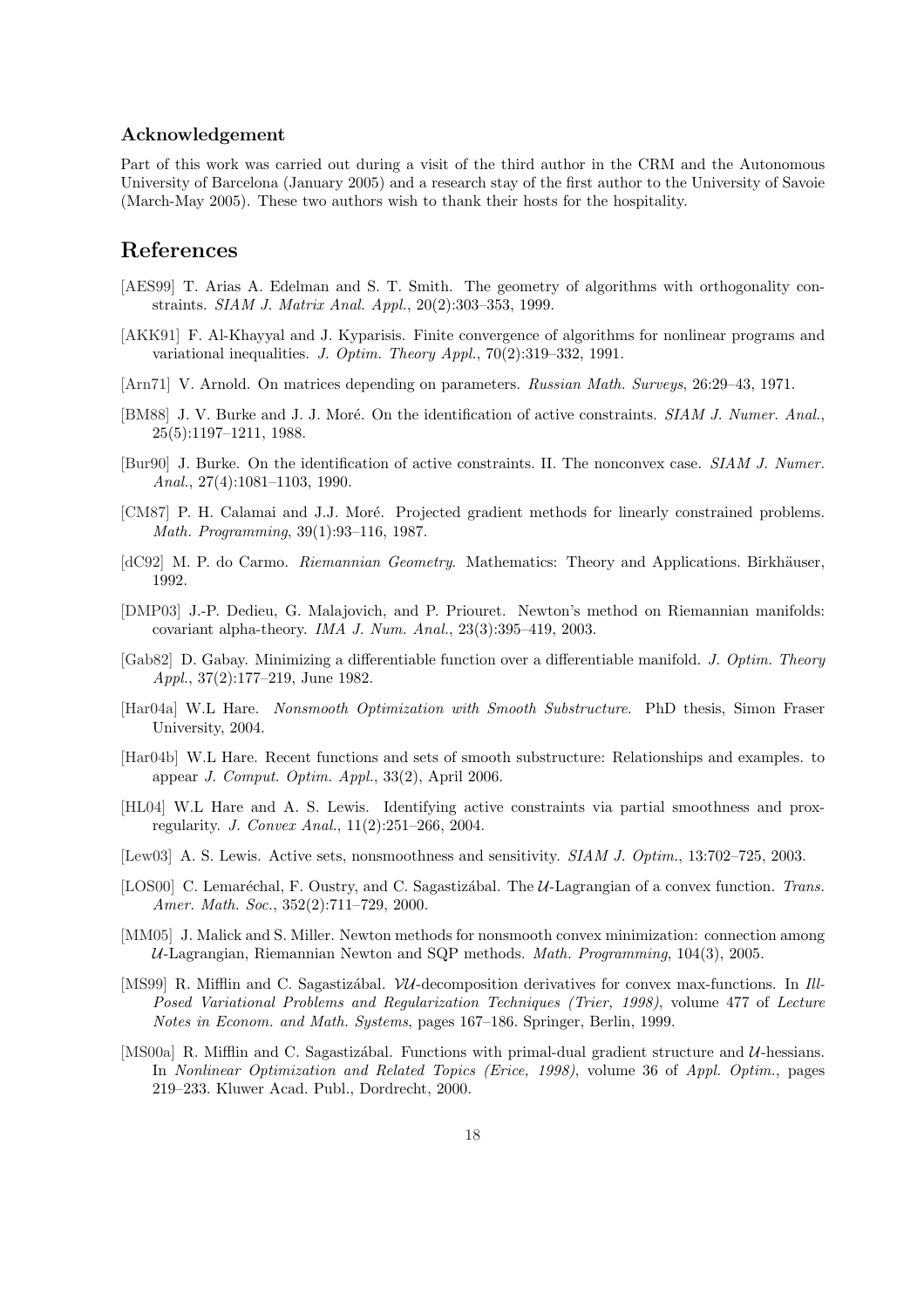- [MS00b] R. Mifflin and C. Sagastizational. On  $VU$ -theory for functions with primal-dual gradient structure. SIAM J. Optim., 11(2):547–571, 2000.
- [MS02] R. Mifflin and C. Sagastizábal. Proximal points are on the fast track. J. Convex Anal., 9(2):563– 579, 2002.
- [MS04] R. Mifflin and C. Sagastization W. Smoothness and proximal point results for some non-convex functions. Optim. Meth. Soft., 19(5), 2004.
- [MS05] R. Mifflin and C. Sagastizábal. A  $VU$ -proximal point algorithm for convex minimization. Math. Programming, 104(3), 2005.
- [Ous99] F. Oustry. The U-Lagrangian of the maximum eigenvalue function. SIAM J. Optim., 9(2):526– 549, 1999.
- [PR96a] R. A. Poliquin and R. T. Rockafellar. Generalized hessian properties of regularized nonsmooth functions. SIAM J. Optim., 6(4):1121–1137, 1996.
- [PR96b] R. A. Poliquin and R. T. Rockafellar. Prox-regular functions in variational analysis. Trans. Amer. Math. Soc, 348(5):1805–1838, 1996.
- [Roc82] R. T. Rockafellar. Favorable classes of Lipschitz-continuous functions in subgradient optimization. In Progress in Nondifferentiable Optimization, volume 8 of IIASA Collaborative Proc. Ser. CP-82, pages 125–143. Internat. Inst. Appl. Systems Anal., Laxenburg, 1982.
- [RW98] R. Tyrrell Rockafellar and R. J.-B. Wets. Variational Analysis. Number 317 in Grundlehren der mathematischen Wissenschaften. Springer-Verlag, Berlin, 1998.
- [Sha03] A. Shapiro. On a class of nonsmooth composite functions. Math. Oper. Res., 28:677–692, 2003.
- [Smi94] S. T. Smith. Optimization techniques on Riemannian manifolds. Fields Inst. Comm., 3:113–136, 1994.
- [Wol75] P. Wolfe. A method of conjuguate subgradients. Math. Program. Study, 3:145–173, 1975.
- [Wri93] S. J. Wright. Identifiable surfaces in constrained optimization. SIAM J. Control Optim., 31(4):1063–1079, 1993.